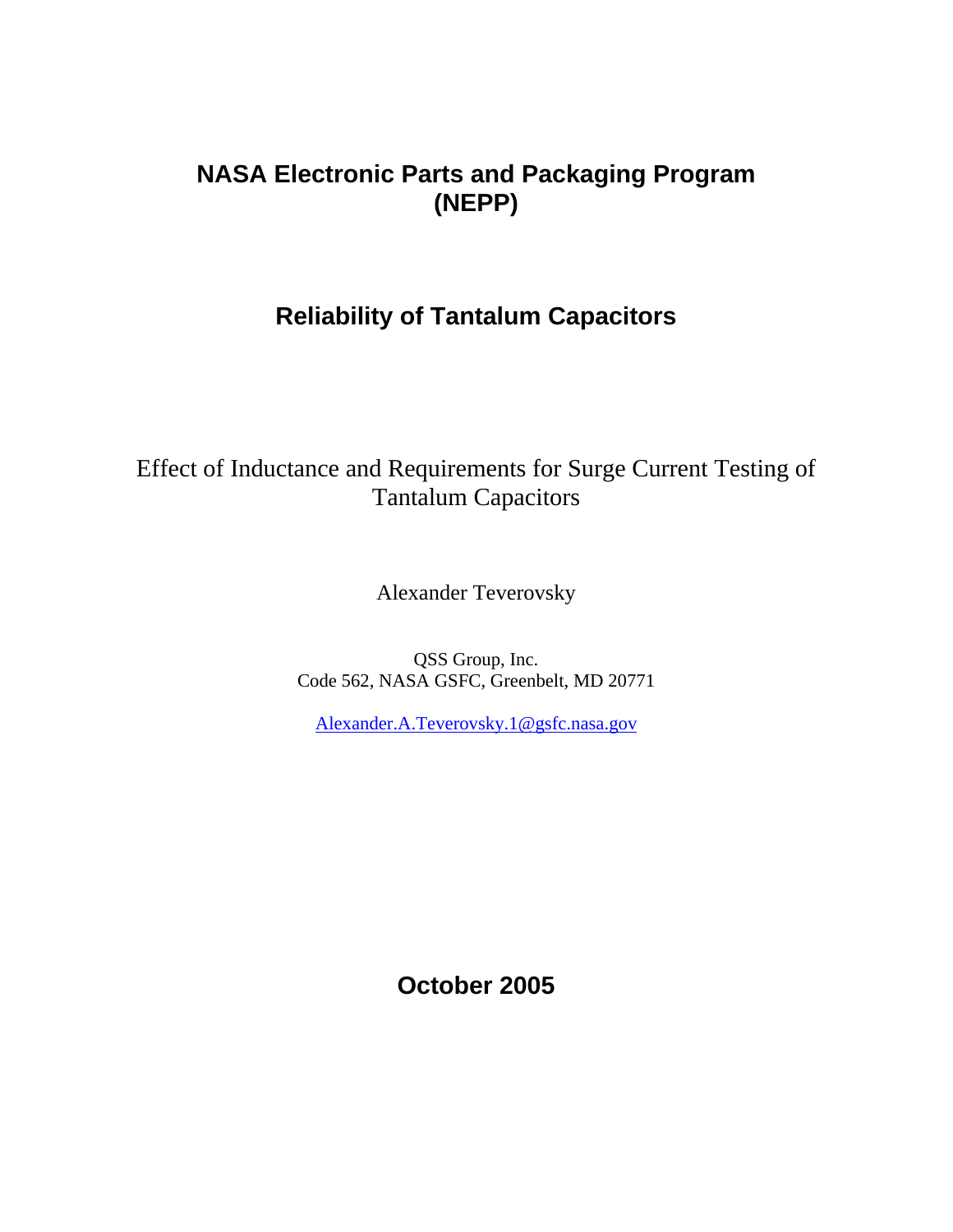## **Abstract.**

Surge current testing is considered one of the most important techniques to evaluate reliability and/or screen out potentially defective tantalum capacitors for lowimpedance applications. Analysis of this test, as it is described in the MIL-PRF-55365 document, shows that it does not address several issues that are important to assure adequate and reproducible testing. This work investigates the effect of inductance of the test circuit on voltage and current transients and analyzes requirements for the elements of the circuit, in particular, resistance of the circuit, inductance of wires and resistors, type of switching devices, and characteristics of energy storage bank capacitors. Simple equations to estimate maximum inductance of the circuit to prevent voltage overshooting and minimum duration of charging/discharging cycles to avoid decreasing of the effective voltage and overheating of the parts during surge current testing are suggested.

# **I. Introduction.**

High current spikes caused by power supply transients might result in short-circuit failures of tantalum capacitors and cause catastrophic consequences for electronic systems, including igniting the system. The probability of this type of failure is especially high for low-impedance circuits when inrush currents are limited mostly by the impedance of the capacitor itself [1]. Recently, these problems have gained yet more importance due to proliferation of distributedpower architecture systems and low-voltage DC-DC converters.

Failures due to surge currents always have been a serious concern for manufacturers of tantalum capacitors and for design engineers. To bound inrush currents, application of limiting resistors was strongly recommended. First, in the 1960s, the requirement was 3 Ohms per each volt of operating voltage, but by the 1980s, due to improvement in reliability of the parts and strong commercial need to increase the efficiency of power supply systems, this requirement was reduced to 1 Ohm and in the 1990s even to 0.1 Ohm per volt [2, 3]. To further assure reliable operation of tantalum capacitors in low-impedance applications, derating of the voltage to 50% and even 25% of the capacitor's rated voltage is recommended [1]. However, in [4, 5] the authors argue that this rule for derating is not necessarily correct for new high-quality products.

These trends clearly indicate a tendency of both designers and manufacturers to further decrease minimal values of limiting resistors and to relax requirements for derating, thus increasing operating voltages of tantalum capacitors in low-impedance applications. In this situation, it is important to have a clearly understood and proven methodology allowing reproducible and reliable evaluation of performance of the capacitors under high surge current stress conditions.

The capability of tantalum capacitors to withstand high current transients is evaluated during surge current testing described for chip tantalum capacitors in the MIL-PRF-55365 standard. For hermetically sealed tantalum capacitors, similar test (with some minor variations) is described in MIL-PRF-39003. Surge current testing according to these standards is also recommended to screen out potentially weak parts for high-reliability space applications [6].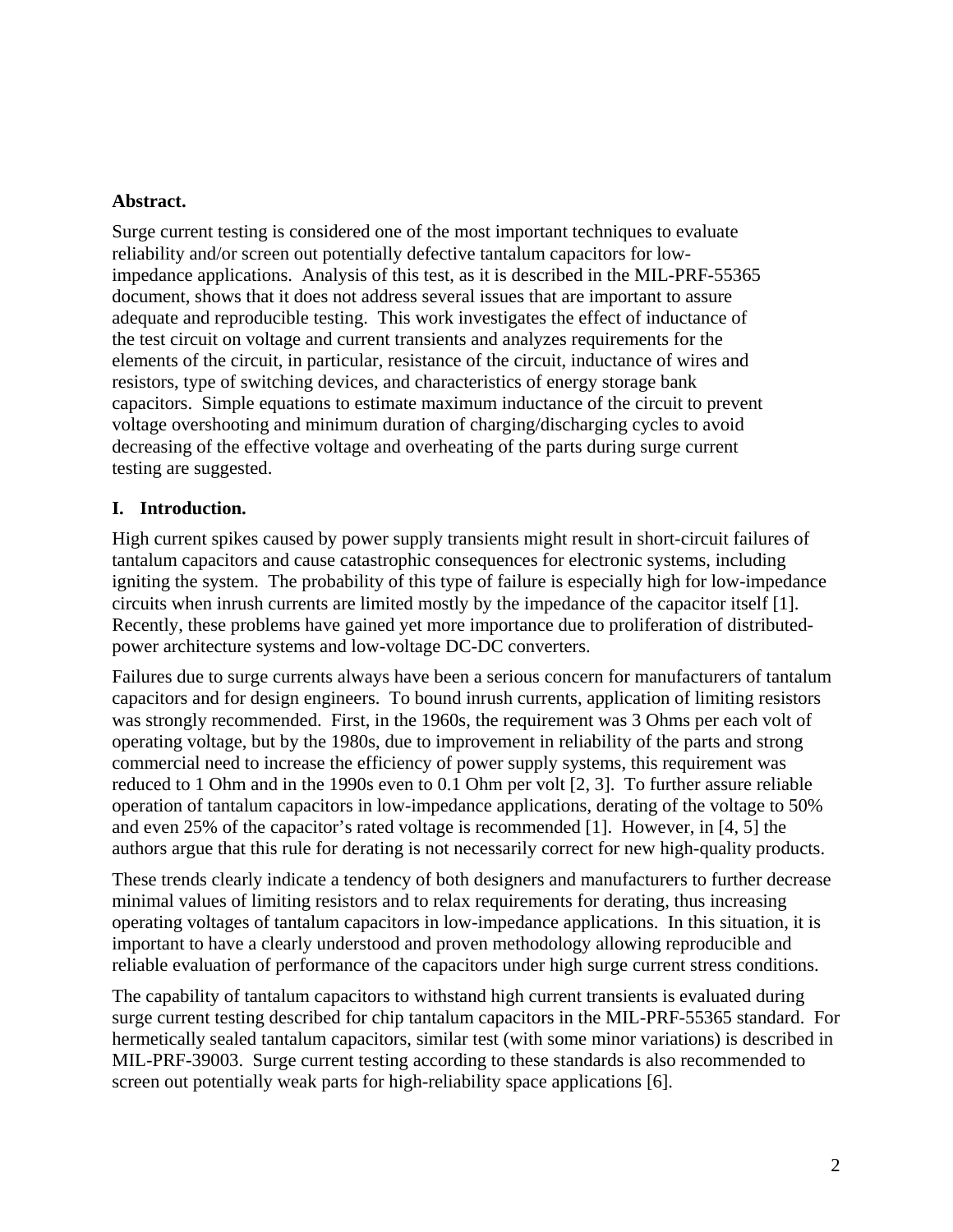According to MIL-PRF-55365, the part is subjected to 10 surge cycles in a circuit similar to the one shown in Figure 1. Each cycle includes charging a bank energy storage capacitor,  $C_B$  to the rated voltage for 4 seconds and then discharging it to the device under test for 4 seconds and changing the switch to the upper position. The purpose of capacitor  $C_B$ , which is required to be not less than 50,000 µF, is to simulate a power supply with low impedance. The standard requires that the total DC resistance of the circuit,  $R_C$ , including the wiring, fixturing, and output impedance of the power supply, shall be a maximum of 1.2 Ohms.



Figure 1. A simplified schematic of the surge current test per MIL-PRF-55365.

Some authors [2, 7, 8] have indicated that inductance of the circuit might increase the probability of failures during surge current testing. However, no analyses of conditions that would cause failures and/or requirements to limit the value of the inductance have been given.

The purpose of this work is to evaluate inductance of elements of the circuit, analyze the effect of inductance during surge current testing, discuss requirements for components used, and analyze test conditions to assure more adequate and reproducible results. Analysis of failure mechanisms in tantalum capacitors caused by high current spikes is out of the scope of this work and will be discussed in a separate paper.

Contents of this paper:

- I. Introduction.
- II. Inductance of elements of the test circuit.
	- II.1. Inductance of capacitors.
	- II.2. Inductance of wires and resistors.
- III. Transients during surge testing.
	- III.1. Overdamped conditions.
	- III.2. Underdamped conditions.
	- III.3. Critical damping conditions.
	- III.4. R-C model.
	- III.5. Comparison with experiment.
- IV. Analysis of transients.
	- IV.1. Effect of inductance.
	- IV.2. Effect of resistance.
	- IV.3. Effect of capacitance.
- V. Requirements for surge current testing.
	- V.1. External resistance of the circuit.
	- V.2. External inductance of the circuit.
	- V.3. Type of switch.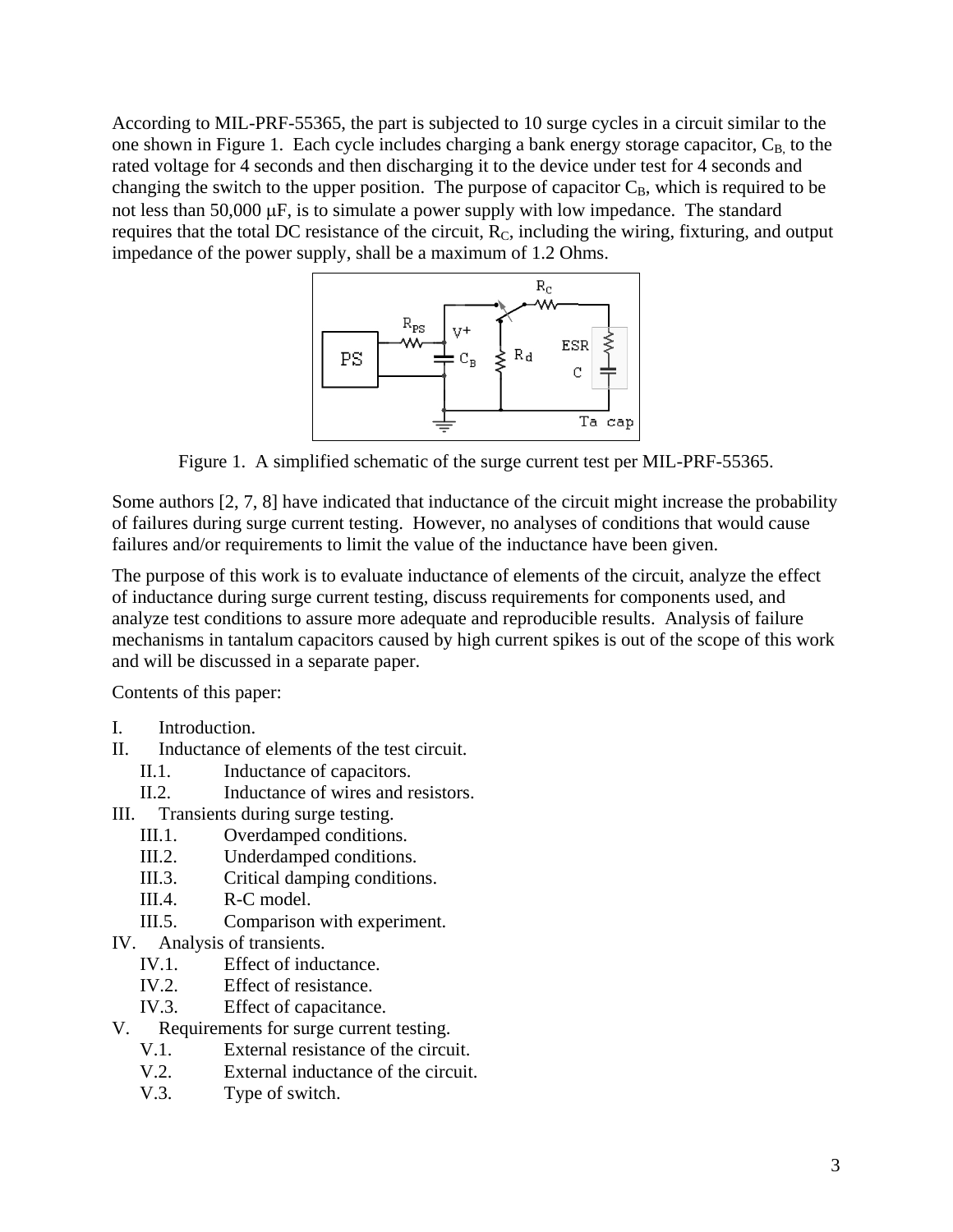- V.4. Energy storage bank capacitor.
- V.5. Charging time.
- V.6. Discharging time.
- VI. Conclusions.

VII. References.

## **II. Inductance of elements of the test circuit.**

## *II.1. Inductance of capacitors.*

Frequency dependencies of impedance, Z, of tantalum capacitors have a so-called self-resonance frequency,  $f<sub>p</sub>$ , at which the impedance reaches minimum. The value of  $f<sub>r</sub>$  for these parts is considered to be in the range from 0.2 to 1 MHz [9]; however, recent data indicate that *fr* might be as high as 2 to 3 MHz [10].

The behavior of Z-f characteristics can be explained assuming that the equivalent circuit of a tantalum capacitor can be represented as a capacitor, inductor, and resistor connected in series. For this circuit the impedance Z and its modulus  $|Z|$  can be calculated as:

$$
Z = (ESR) + j\omega (ESL) - \frac{j}{\omega C}
$$

$$
|Z| = \sqrt{(ESR)^{2} + (\omega \times (ESL) - \frac{1}{\omega \times C})^{2}},
$$

where  $\omega$  is the radian frequency and ESR and ESL are the effective series resistance and inductance of the capacitor, respectively. The self-resonant frequency can be defined as:

$$
f_r = \frac{1}{2\pi \times \sqrt{C \times (ESL)}}.
$$

At relatively low frequencies,  $f < f_r$ , the part behaves as a capacitor, and at  $f > f_r$  as an inductor.

Ceramic capacitors show similar characteristics and also have self-resonant frequencies, which are typically greater compared to tantalum capacitors. This is due to both lower C and lower ESL values of ceramic parts. An overview of inductive properties of different types of lowvoltage capacitors is given by Ewell [11]. An increasing need for decoupling of signals in advanced high-frequency microcircuits and processors stimulated multiple theoretical and experimental studies of inductance characteristics of chip ceramic capacitors. Typically, the inductance of these parts varies from 4 to 5 nanohenries (nH) for leaded [12] to 1.1 to 1.7 nH for 2225-style chip capacitors [13], to 0.18 nH for 1206-style capacitors [14], and to  $0.4 - 0.9$  nH for 0805-style capacitors [11]. Special-design, small-value ceramic capacitors might have inductance as low as 50 pH [15].

Much less is known about the inductance of tantalum capacitors. According to Derksen at al. [16], both chip ceramic and tantalum capacitors have similar inductance in the order of 1-3 nH depending on their size. However, Martin [17], using a fast edge rate current pulse technique, has shown that 0.1  $\mu$ F ceramic capacitors have 2.5 times less inductance compared to the same nominal tantalum capacitors, which had  $L \sim 12.5$  nH. This value is consistent with 10.9 nH for 5.6 µF low ESR tantalum capacitors reported in [11]. Similar to chip ceramic capacitors, ESL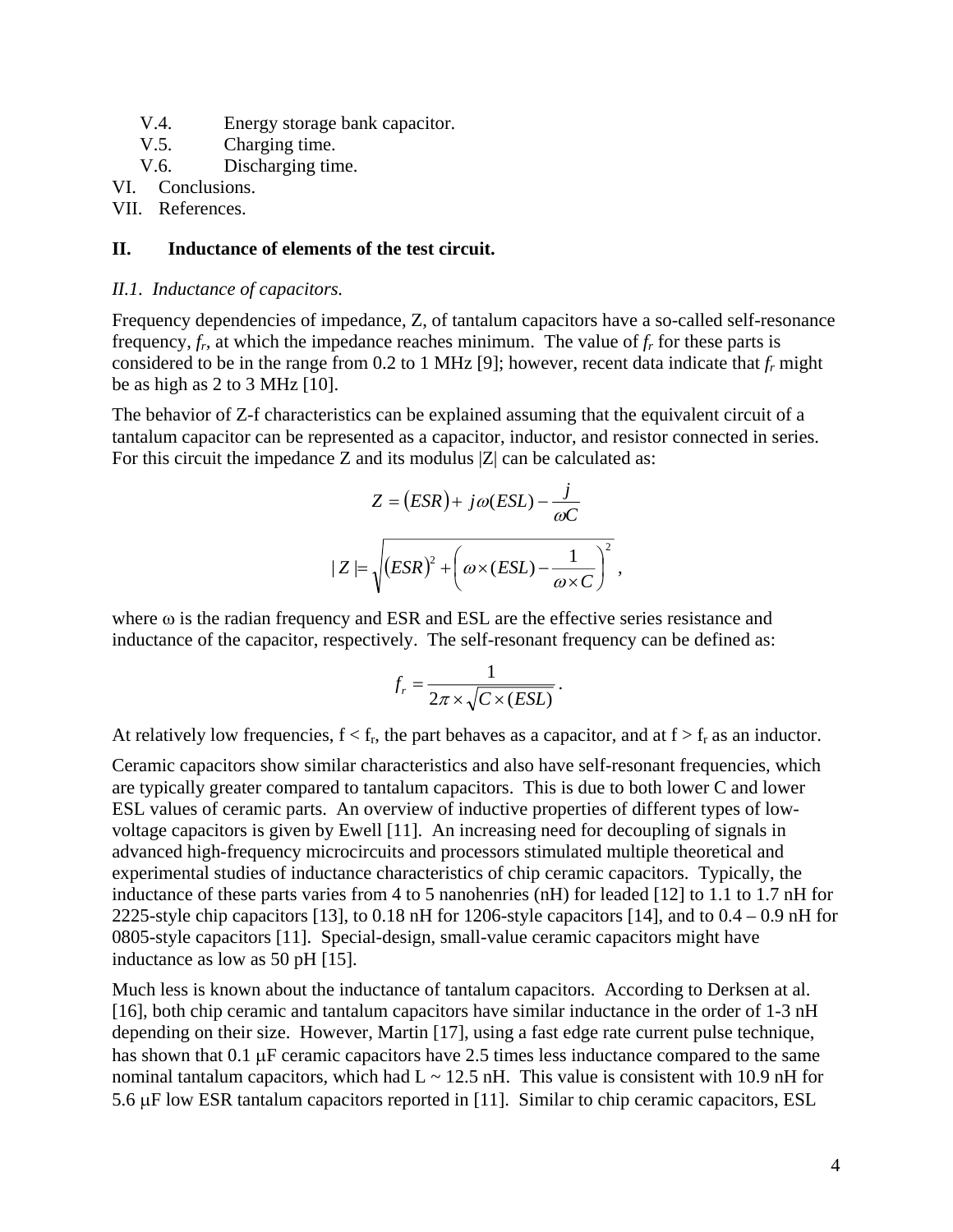values of tantalum capacitors do not correlate with values of capacitance and/or rated voltage and remain within relatively narrow limits for a given size of the parts [18]. However, inductive characteristics of tantalum chip capacitors have not been studied properly yet and there are no specifications for ESL measurements.

The inductance of a capacitor consisting of two parallel plates of width *W*, length *l*, and distance between the plates *d*, can be calculated as [19]:

$$
L = \mu \mu_0 \frac{d \times l}{W},
$$

where  $\mu_0 = 1.26 \times 10^{-6}$  H/m is the permeability of free space and  $\mu$  is the permeability of the dielectric.

Note that according to this equation, for a given value of the capacitor diminishing of the length *l* (the size along the current flow) and increasing of the width, *W* would reduce *L*. This is an effective means for reduction of inductance in application of ceramic capacitors [11].

Considering that for a tantalum pentoxide dielectric  $\mu \approx 1$  and the effective area typically is ~100 cm<sup>2</sup> and  $d \sim 0.1$  µm, for rough estimations it is possible to assume  $l = 1,000$  mm and  $W = 10$  mm. At these conditions calculations yield  $L \approx 13$  pH. This is an extremely small value, and even considering inductance of the terminals, which typically does not exceed one nanohenry, the discrepancy between the calculations and experimental data remains rather significant. It is quite possible that the heterogeneity of the cathode and, in particular, micro-irregularities in the conductivity of the manganese layer, do not allow for identical distribution of the current density in tantalum and manganese electrodes, so that the magnetic field outside the capacitor is not compensated completely. This might increase the inductance and cause higher ESL values of tantalum capacitors compared to ceramic parts of a similar size.

A simple method for ESL evaluation would be direct measurements of frequency dependencies of active and reactive resistances of the part. In our experiments these measurements were carried out in the range of frequencies from 0.1 kHz to 10 MHz on several CWR09-style capacitors using an impedance analyzer HP4192A with a direct coupled test fixture. Calculations based on these experiments showed that the inductance increases with frequency and levels off at *f* above ~ 2 MHz resulting in ESL varying from 80 nH to 110 nH. However, during discussion with Erik Reed (JPL), he has indicated that these values are not consistent with the data obtained by direct measurements of high-frequency impedance for these parts and suggested a simple technique for ESL assessment.

Figure 2 shows a schematic for Z-f measurements using a high-frequency generator with the output limited by a 50-Ohm resistor and oscilloscope connected directly to the terminals of the capacitor with short coaxial cables.



Figure 2. A set-up for measurements of high-frequency characteristics of tantalum capacitors.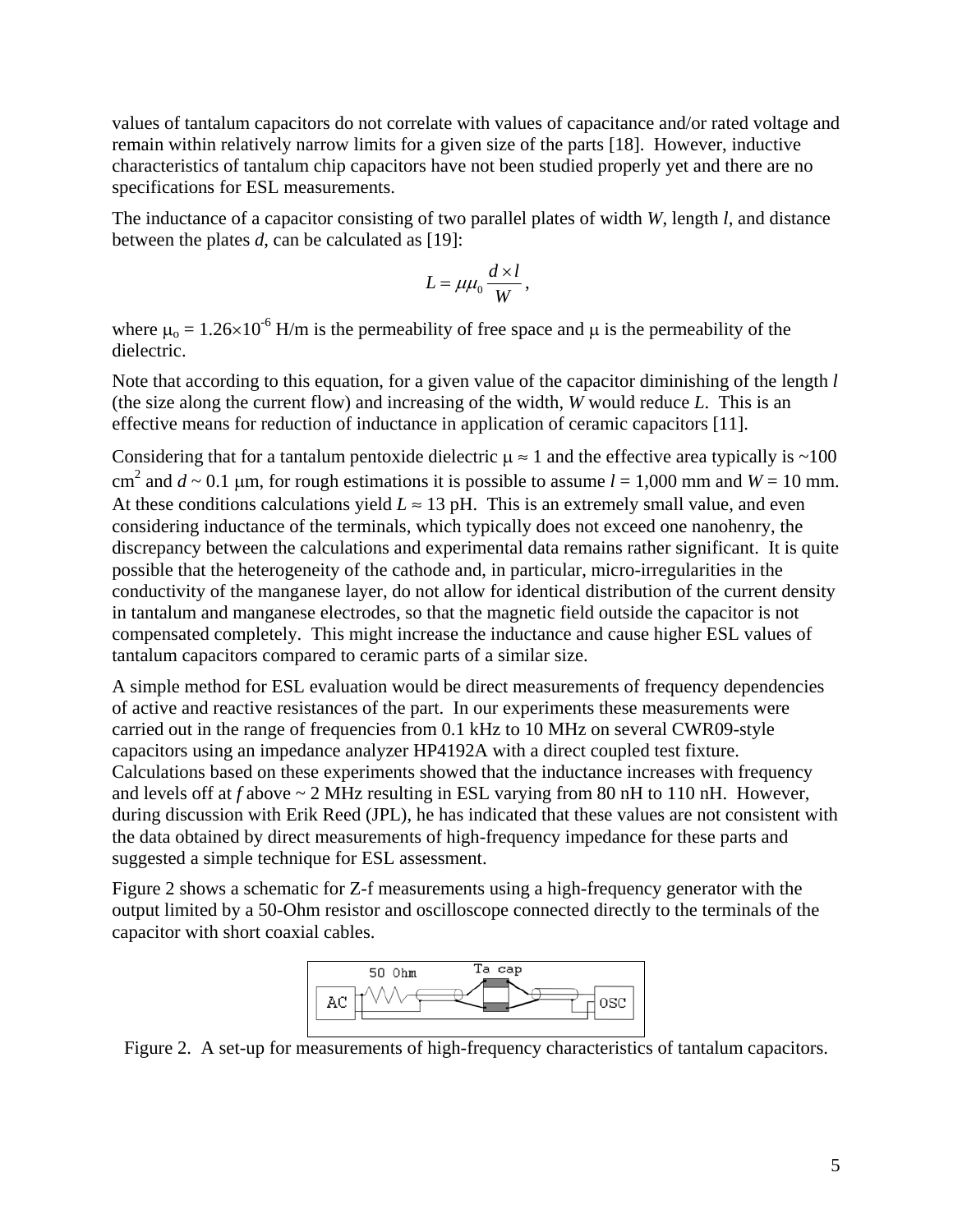Measurements of the input and output signals allowed for the phase shift and impedance calculations. Results of these calculations for two T495X156M050AS capacitors in the rage of frequencies from 1 kHz to 20 MHz are shown in Figure 3. Assuming that in the range from 3 to 6 MHz the impedance is mostly related to the inductance of the part and the skin effect is negligible, so that  $|Z| = \omega \times L$ , the calculated ESL values are in the range from 2.5 to 3 nH. These values are far below those obtained with hp4192A measurements and match the data reported by the manufacturer [10].



Figure 3. Frequency dependence of the impedance and phase shift for two T495X156M050AS capacitors.

The discrepancy compared to the results obtained using the impedance analyzer is presumably due to parasitic inductance and inadequate compensation of the fixture used for HP4192A measurements. Based on the available data, ESL of chip tantalum capacitors are likely in the range from 2 to 15 nH with higher values corresponding to larger-sized parts.

## *II.2. Inductance of wires and resistors.*

Wires connecting elements of the circuit also have inductance, which can be calculated as [20]:

$$
L_{\rm w}=2\times l\times\left[\ln\left(\frac{2l}{r}\right)-0.75\right],
$$

where  $L_W$  is the low-frequency inductance of a straight piece of wire in nanohenries,  $l$  is the length of the wire in cm, and r is the radius of the wire in cm. Figure 4 shows variations of the  $L_W$  with the length for different wire diameters (AWG).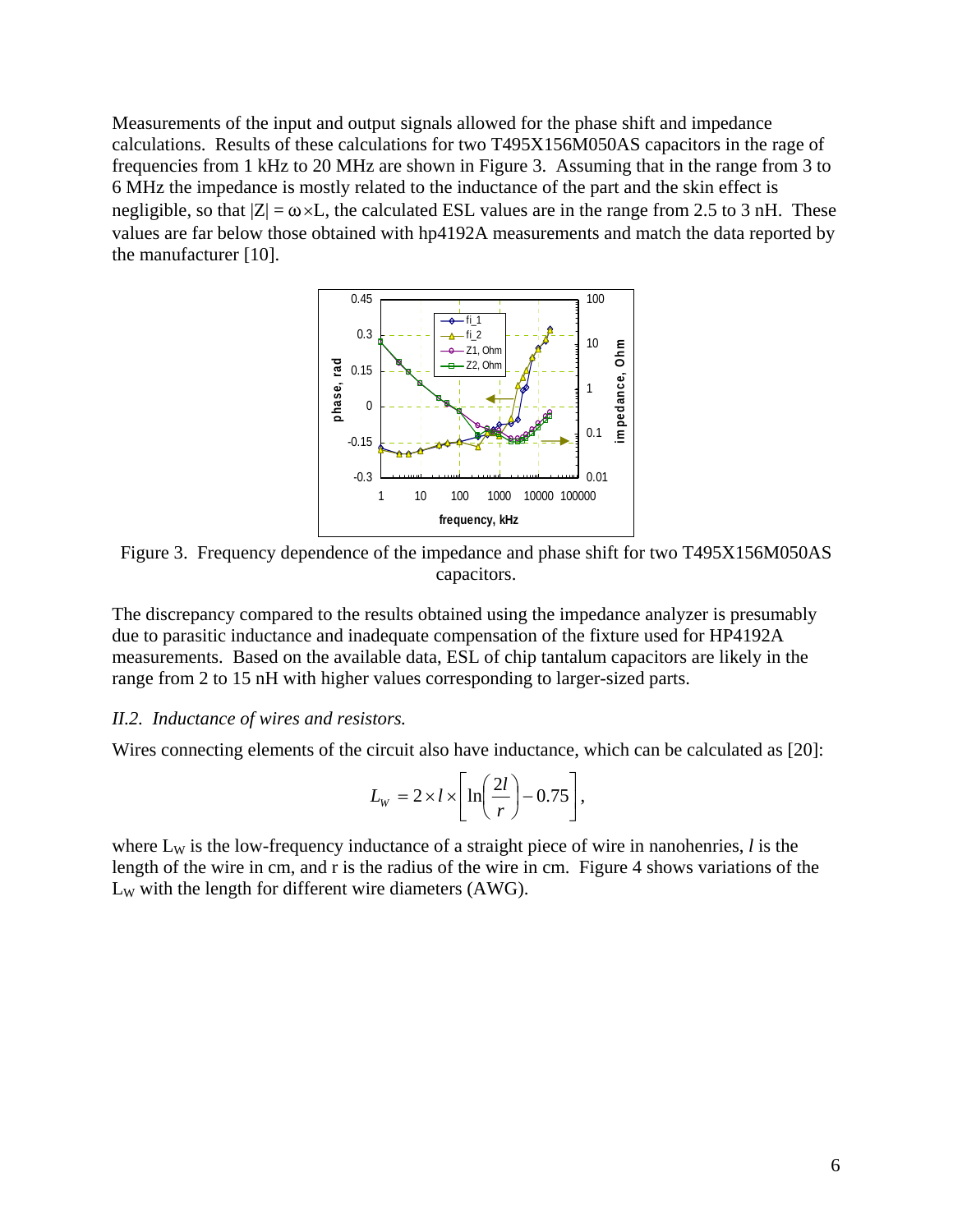

Figure 4. Variation of the inductance with length for wires of different diameters.

A total effective length of all wires used should be taken into account when the inductance of the testing circuit is estimated. A total effective length of the wire in a typical surge current test circuit can vary from 6 inches to  $\sim$  1.5 feet, which would result in inductance varying from  $\sim$  150 nH to ~600 nH. Testing of the parts in temperature chambers might require even longer wires, up to 2 to 2.5 feet, and would result in higher inductances, up to 900 or 1,200 nH.

Power wire-wound resistors, which might be used to limit inrush currents during the surge testing, also have relatively high inductances. Measurements of several power resistors of 1 Ohm nominal gave inductances varying from 150 to 300 nH.

Estimations show that the inductance of the external circuit used for surge current testing,  $L_c$ , can vary from  $\sim$ 150 nH to  $\sim$ 1,500 nH.

# **III. Transients during surge testing.**

The rise time of transients during surge current testing is in the microsecond range, which corresponds to the megahertz range in the frequency domain. For this reason, the inductance of capacitors cannot be neglected, and the equivalent circuit of the part should be represented as a capacitor, resistor, and inductor connected in series. Considering also inductance of external elements of the circuit, the schematic of the test shown in Figure 1 should be replaced with the circuit shown in Figure 5.



Figure 5. A schematic of the surge current test with consideration of inductance.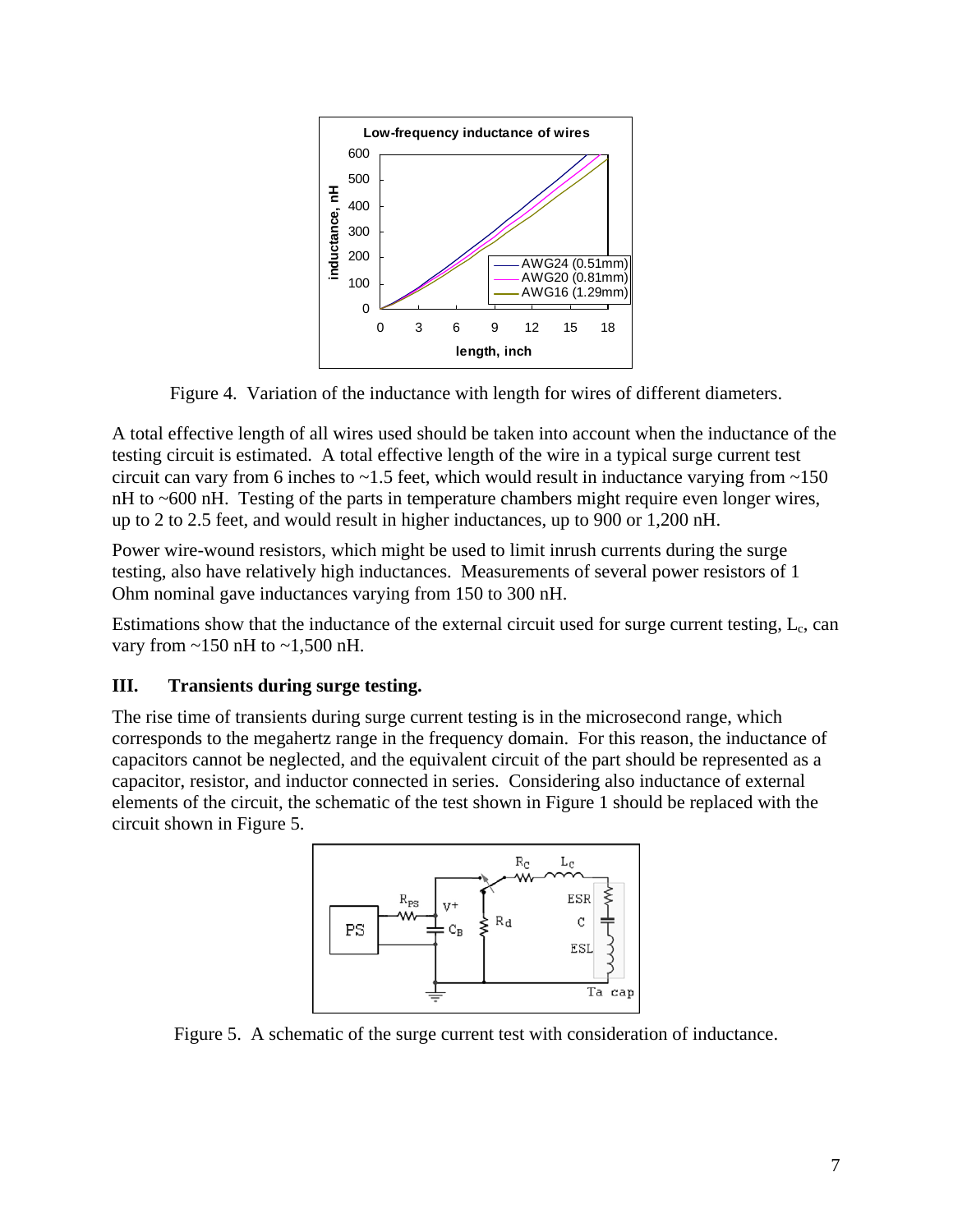Transients in a circuit consisting of a capacitor C, inductor L, and resistor R, connected in series to a power supply  $V_0$  are described thoroughly in many handbooks on electrical circuits and can be calculated using the following differential equations:

$$
LC\frac{d^2u}{dt^2} + RC\frac{du}{dt} + u = V_0
$$
 (1)

$$
i(t) = C \frac{du}{dt},
$$
 (2)

where  $u(t)$  is the voltage across the capacitor *C* and  $i(t)$  is the current through the part. For the circuit shown in Figure 5,  $R = ESR + R_c$  and  $L = ESL + L_c$ . Because the bank energy storage capacitor  $C_B$  is much larger than the capacitance of device under test,  $C$ , the total capacitance of the circuit is equal to *C* with sufficient accuracy.

When a switch in Figure 5 is turned to charge an initially discharged tantalum capacitor at  $t = 0$ , the initial conditions are:  $u(0) = 0$ , because the voltage across a capacitor cannot change instantaneously, and  $i(0) = 0$ , because the current through an inductor cannot change instantaneously either.

Solutions to this R-C-L model, Eq. (1) and (2), at different conditions were obtained based on Heviside's operational method [21] and are analyzed below.

### *III.1. Overdamped conditions.*

These conditions occur at relatively low *L* and high *R* and *C*, when parameter *b* is a real number:

$$
b^{2} = \left(\frac{R}{2L}\right)^{2} - \frac{1}{LC} > 0.
$$
 (3)

In this case the voltage  $u(t)$  changes with time smoothly from 0 to  $V_0$  and the solution to (1) can be expressed using hyperbolic functions:

$$
u = V_0 \left[ 1 - e^{-at} \left\{ \cosh(bt) + \frac{a}{b} \sinh(bt) \right\} \right]
$$
 (4)

$$
i = \frac{V_0}{Lb} e^{-at} \sinh(bt) , \qquad (5)
$$

where  $a = R/(2L)$  is the so-called damping coefficient.

### *III.2. Underdamped conditions.*

These conditions occur at relatively high L and low resistance and capacitance of the circuit when a self-resonance frequency,  $\omega_0 = (1/LC)^{0.5}$ , exceeds the damping coefficient and parameter ω is a real number:

$$
\omega^2 = \frac{1}{LC} - \left(\frac{R}{2L}\right)^2 > 0.
$$
 (6)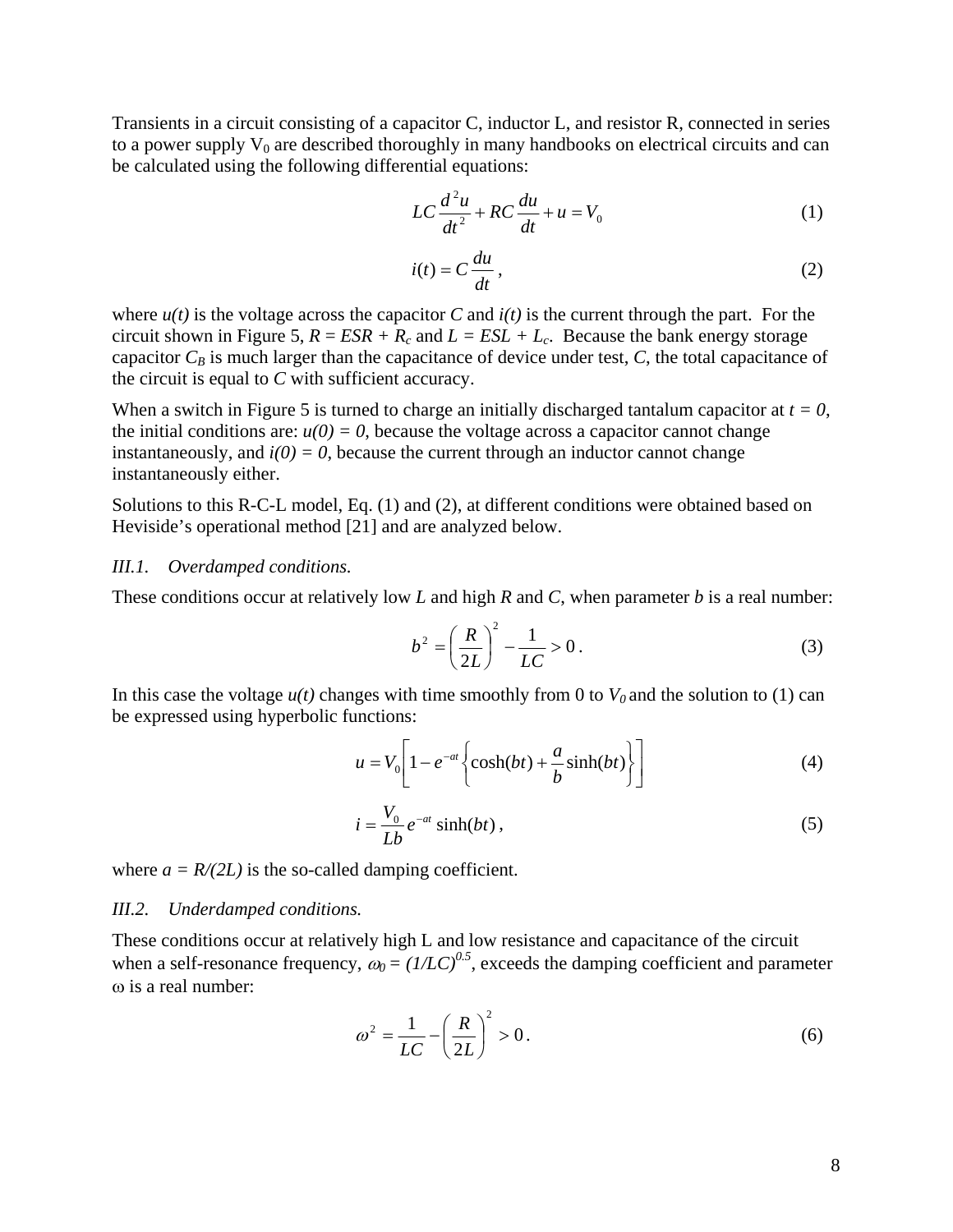In this case the voltage and current exhibit oscillations as they settle with time to steady-state conditions passing through extreme values. The solution to (1) gives attenuated oscillations and can be expressed through trigonometric functions:

$$
u = V_0 \left[ 1 - e^{-at} \left\{ \cos(\omega t) + \frac{a}{\omega} \sin(\omega t) \right\} \right]
$$
 (7)

$$
i = \frac{V_0}{L\omega} e^{-\alpha t} \sin(\omega t) \,. \tag{8}
$$

#### *III.3. Critical damping condition.*

If parameters  $b$  and  $\omega$  are equal to zero, the solution is simplified and can be written as follows:

$$
u = V_0 \Big[ 1 - e^{-at} (1 + at) \Big] \tag{9}
$$

$$
i = \frac{V_0 t}{L} e^{-at} \tag{10}
$$

This condition occurs only rarely and is not very important from a practical perspective.

## *III.4. R-C model.*

Transients in cases when both inductances of the capacitor and of the circuit are negligibly small can be calculated using a simple R-C model:

$$
u = V_0 \left( 1 - e^{-t/\tau} \right) \tag{11}
$$

$$
i = \frac{V_0}{(ESR + R_c)} \times e^{-t/\tau},\tag{12}
$$

where the time constant  $\tau = (ESR + R_c) \times C$ .

#### *III.5. Comparison with experiment.*

To evaluate how close the results of theoretical simulations are to the real transients, a current spike through a 15  $\mu$ F/50 V tantalum capacitor with ESR = 0.08 Ohm was measured using a Tektronix AM503 current probe amplifier during surge current testing in a circuit with the effective length of the wires at ~9 inches. The estimated inductance of this circuit  $L_c \approx 250 \text{ nH}$ and resistance  $R_c \approx 0.2$  Ohm. Interestingly, a slight variation of characteristics of the circuit used for simulations resulted in changes between overdamped, Eq. (5), and underdamped, Eq. (8), conditions; however, results of these calculations were similar. Current transients calculated according to R-C-L and R-C models together with experimental measurements are shown in Figure 6. It is seen that the R-C-L model displays much better agreement with the experimental data compared to the R-C model.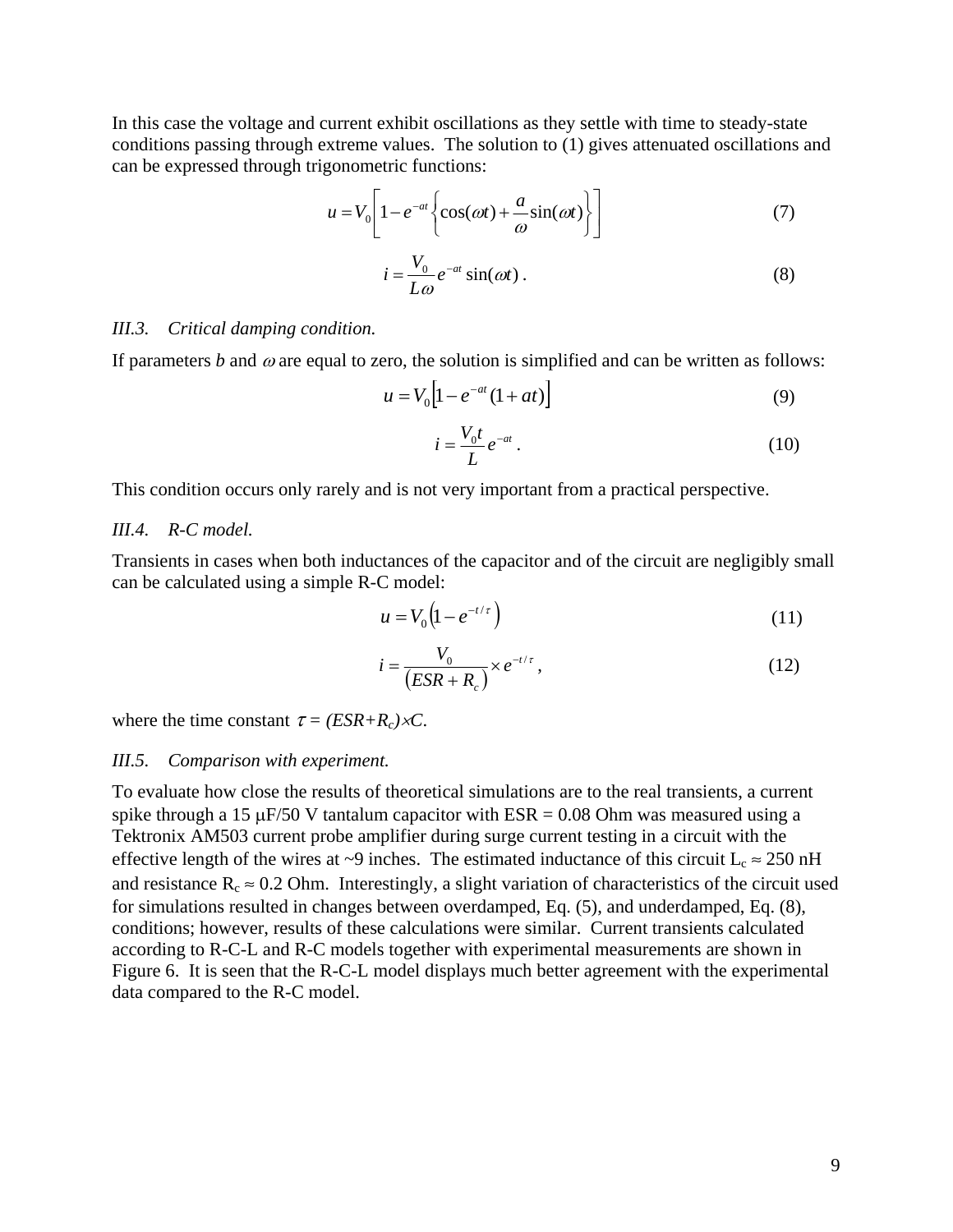

Figure 6. Experimental and calculated transients in a 15  $\mu$ F, 50 V tantalum capacitor. The legend indicates values of *Rc* and *Lc* used for calculations according to the R-L-C and R-C models. OD and UD means overdamped and underdamped conditions in the R-L-C model.

## **IV. Analysis of transients.**

## *IV.1. Effect of inductance.*

As an example of the effect of inductance on transients, Figure 7 shows results of a simulation of surge current testing calculated according to Eq. (4), (5), (7), and (8) for a capacitor under test having  $C = 1 \mu F$ ,  $ESR = 0.1 \text{ Ohm}$ , and  $ESL = 10 \text{ nH}$ . The external resistance of the circuit,  $Rc =$ 0.6 Ohm, and inductance is assumed to vary from 0 to 2  $\mu$ H. The charts show also transients calculated using a simple R-C model.



Figure 7. Simulation of current (a) and voltage across the dielectric (b) transients during surge testing for a 1  $\mu$ F capacitor at different values of circuit inductance  $L_c$ . The resistance of the circuit,  $R_c = 0.6$  Ohm, was chosen in the middle of the range allowed per MIL-PRF-55365.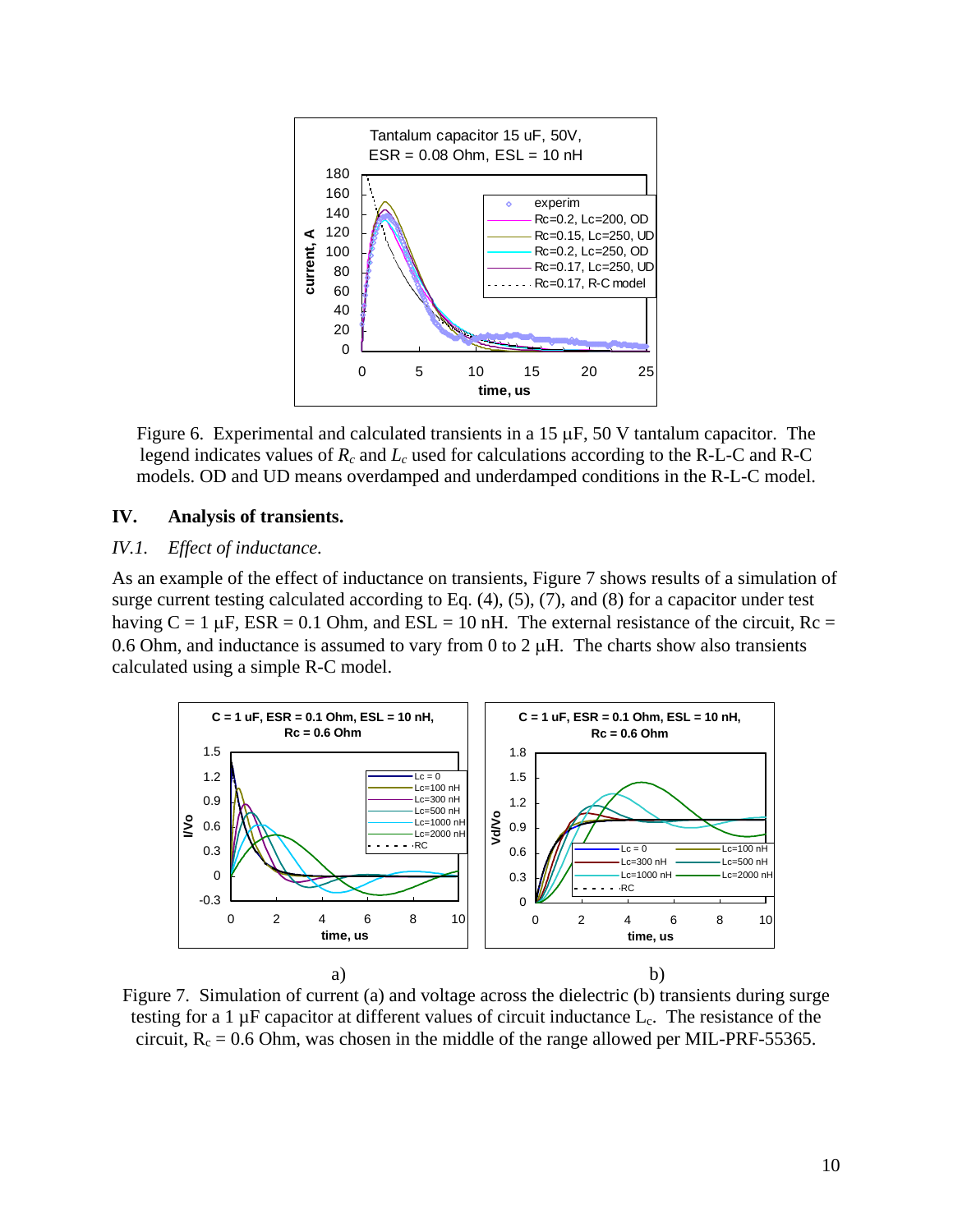It is seen that increasing inductance in the circuit has three major effects:

- 1. A decrease in the amplitude of current spike,  $I_{sp}$ . The value of  $I_{sp}$  decreases more than 40% as the circuit inductance increases from 0 to 500 nH and more than 60% at  $L_c = 2,000$  nH.
- 2. An increase in the time to maximum,  $\tau_{\text{max}}$ , and duration of the current spike,  $\tau_{\text{sp}}$ . The value of  $\tau_{sp}$  can be estimated as the width of the I(t) curve at I = 0.5×I<sub>sp</sub>. For the 1 µF capacitor, an increase of L<sub>c</sub> from 0 to 1,000 nH increases  $\tau_{sp}$  from 0.5 µs to 2.2 µs and  $\tau_{max}$  from 0.05 µs to 1.5 µs.
- 3. An increase of the possibility of voltage overshooting. As inductance of the circuit increases, the voltage transient transforms from the overdamped to underdamped condition, which results in oscillations and increase of the voltage across the capacitor to values above the nominal (or applied) voltage,  $V_0$ .

This overshooting might be rather substantial and, for the considered case, the voltage amplitude increases more than 20% at  $L_c$  above  $\sim$  500 nH and more than 45% above 2,000 nH. This might result in breakdown of the capacitor. Overshooting up to 70% has been observed experimentally in a set-up used by H. Holland [8] and increased significantly the rate of failures during surge current testing.

A decrease of  $I_{sp}$  with increasing inductance goes along with increase of  $\tau_{sp}$ , so that the total energy dissipated in the capacitor remains constant. However, instantaneous rise of the current might result in adiabatic local overheating, causing damage to the electrodes and dielectric and failure of the part. It is quite possible that at lower and wider current spikes this condition would not have been reached. The effect of inductance-induced variations of the shape of current spikes on the results of surge current testing requires additional analysis. However, the implications of overshooting are quite obvious: increased probability of capacitors' breakdown and failures. In any case, different test laboratories using different surge current test set-ups might have different failure rates due to uncontrolled inductance of the circuits.

A simple Visual Basic program was developed to calculate variation of the three major parameters characterizing surge current testing:  $I_{sp}$ ,  $\tau_{sp}$ , and overshooting ( $V_{max}/V_0$ ), versus parameters of the circuit  $(L_c, R_c)$  and of the part  $(\dot{C}, \dot{ESR}, \dot{ESL})$ . Results of these calculations for two types of capacitors are shown in Figure 8. One capacitor had  $C = 1 \mu F$ , ESR = 0.05 Ohm, and  $ESL = 5$  nH, and another had  $C = 15 \mu$ F,  $ESR = 0.1$  Ohm, and  $ESL = 10 \text{ nH}$ . Note that the current spike amplitudes shown in Figures 8a and 8b are normalized to 1 V of applied voltage.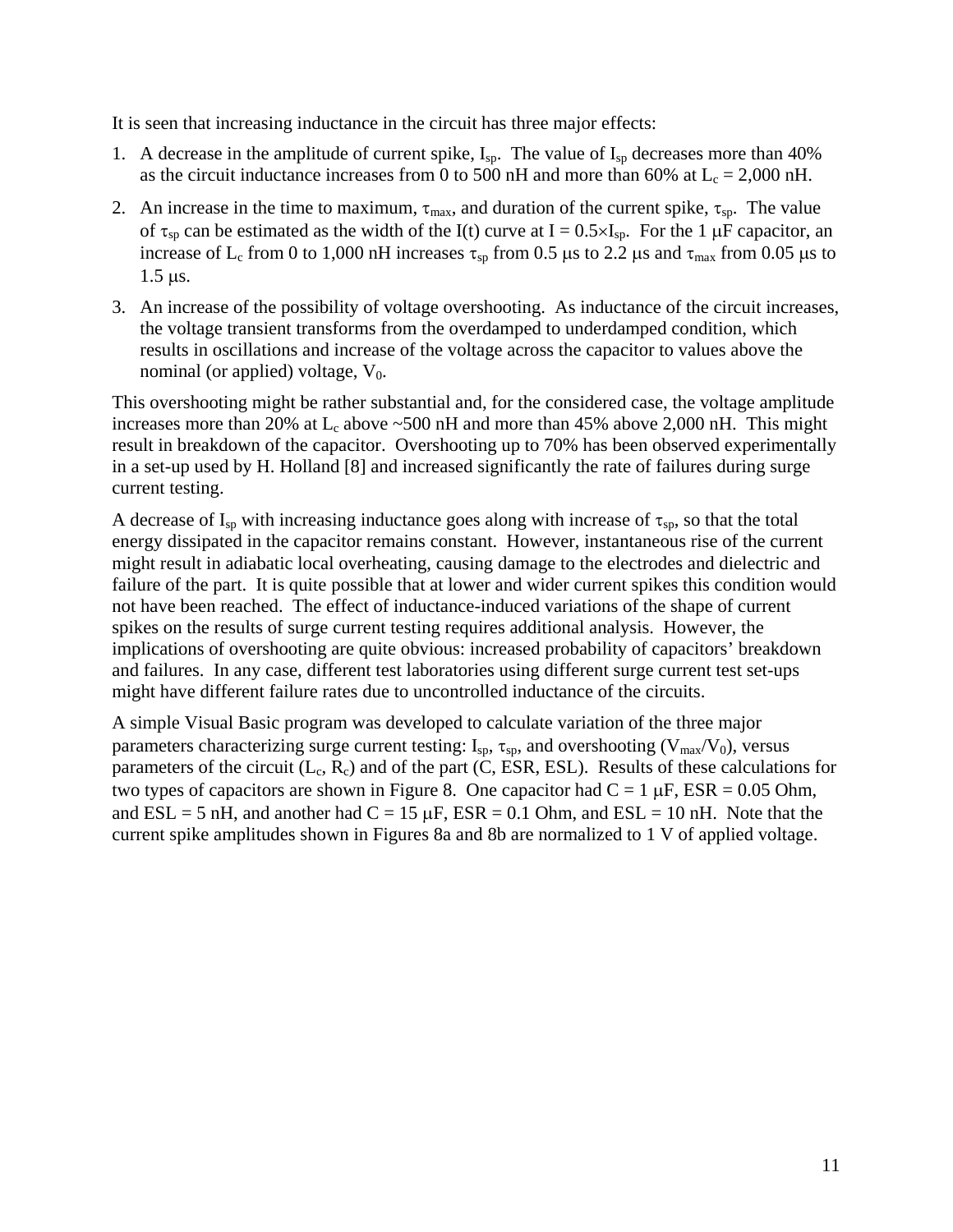

Figure 8. Effect of inductance and resistance of the circuit on the amplitude of current spike (a, b), spike duration  $(c, d)$ , and overshooting  $(e, f)$  for a 1  $\mu$ F  $(a, c, e)$  and 15  $\mu$ F  $(b, d, f)$  capacitors. The legend shows values of  $R_c$  in Ohms.

It is seen that the effect of inductance is especially significant for circuits with low resistances. At  $R_c = 0$  an increase of  $L_c$  from 0 to 500 nH almost five times decreases  $I_{sp}$  for a 1 µF capacitor, whereas at  $R_c = 1.2$  Ohms (maximum external resistance per MIL-PRF-55365) this decrease was  $\sim$  40% only.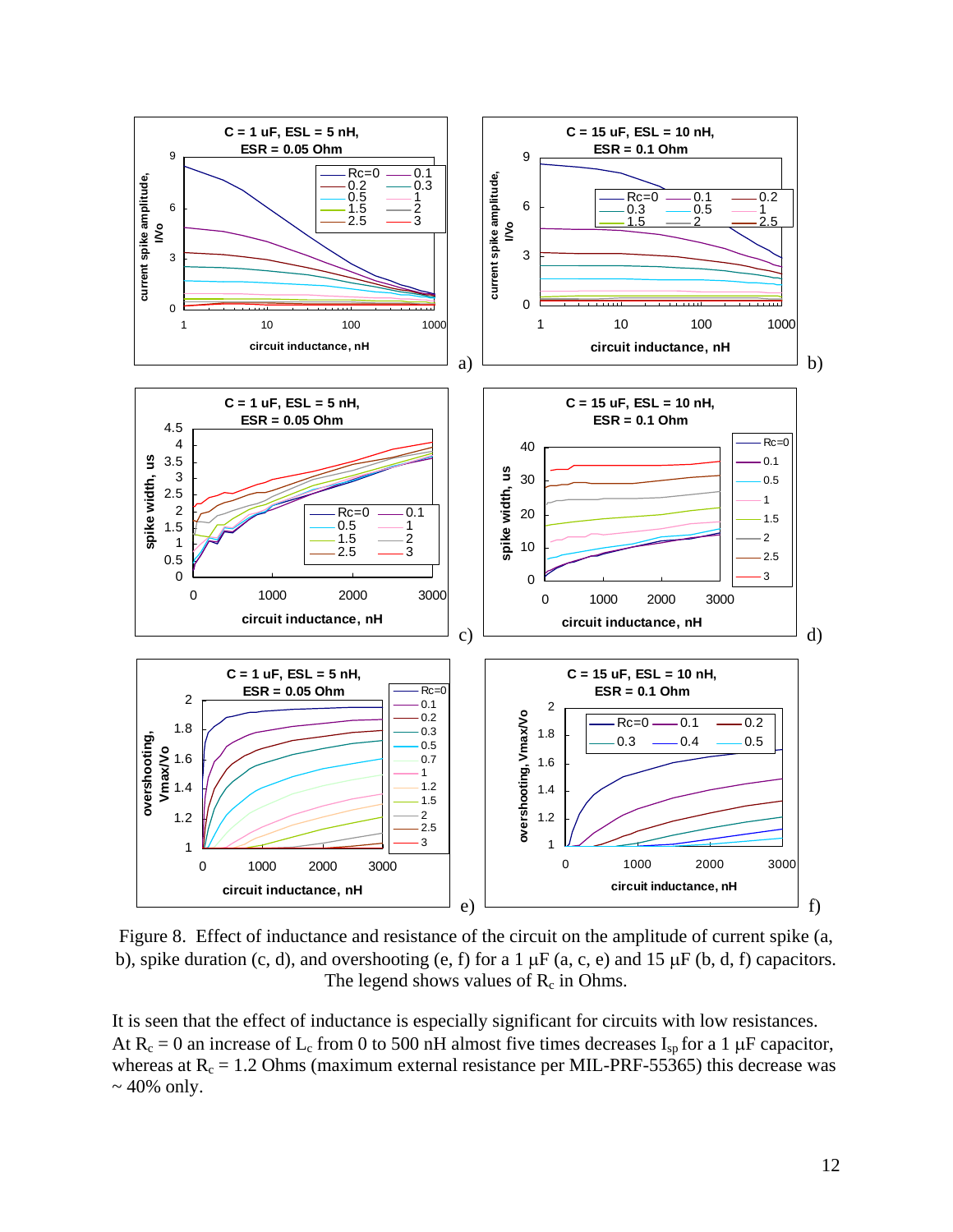Contrary to the R-C model, in which the amplitude of current spike depends on ESR and  $R_c$  only, see Eq. (12), for the R-C-L model I<sub>sp</sub> depends also on the value of the capacitor. For example, at  $L_c = 500$  nH and  $R_c$  in the range from 0.2 Ohm to 1 Ohm,  $I_{sp}$  for a 15  $\mu$ F capacitor is 2.1 to 1.3 times greater than for a 1 µF capacitor.

The pulse width increases virtually linearly with the external inductance and has a relatively weak dependence on  $R_c$  for 1  $\mu$ F capacitors but varies much more significantly for 15  $\mu$ F parts.

As expected, overshooting increases with an increase of inductance and decrease of resistance of the circuit. For example, for 1  $\mu$ F parts at R<sub>c</sub> = 0.1 Ohm, the overshooting increases from 5% at  $L_c = 0$  to ~85% at  $L_c = 1$  µH. Theoretically, at large enough  $L_c$ , the voltage would oscillate with amplitude of  $V_0$  around an average value of  $V_0$ , thus resulting in voltage across the capacitor rising up to  $2 \times V_0$ . These results indicate that the inductance-induced overshooting might be a major reason for failures during surge current testing and that the value of external inductance of the circuit should be limited to assure adequate and reproducible results of testing.

It is quite possible that in practice, when a low-impedance circuit operates with a load having a large enough inductance, overvoltage conditions on a tantalum capacitor would occur. For these cases it is reasonable to evaluate the capability of the part to withstand short, microsecond-level voltage spikes up to two times the rated voltage. This might necessitate development of a special "surge voltage" testing, which would require different test conditions compared to the existing surge current testing.

# *IV.2. Effect of resistance.*

The effect of external resistance in the circuit on results of surge current testing of tantalum capacitors has been shown experimentally by Holland [8] and Reed and Paulsen [3]. According to [3], the dependence of breakdown voltage on the circuit resistance follows a power law,  $V_B =$  $\alpha R_c^{\beta}$  with an exponent  $\beta \sim 0.2$ . Interestingly, simulations of surge testing at underdamped conditions for 1  $\mu$ F and 15  $\mu$ F capacitors gave variations of maximum voltage values with R<sub>c</sub> that can be approximated with a power law also (see Figure 9). The exponent, calculated for voltage overshooting using the least-square-fit method, varied from 0.23 to 0.26 for 1 µF capacitors and from 0.13 to 0.15 for 15 µF parts, which is reasonably close to the results of Reed and Paulsen.



Figure 9. Effect of circuit resistance on voltage overshooting for 1  $\mu$ F and 15  $\mu$ F capacitors at L<sub>c</sub>  $= 500$  nH and  $L_c = 1,000$  nH. Marks indicate results of calculations per R-C-L model and lines indicate approximations with a power law.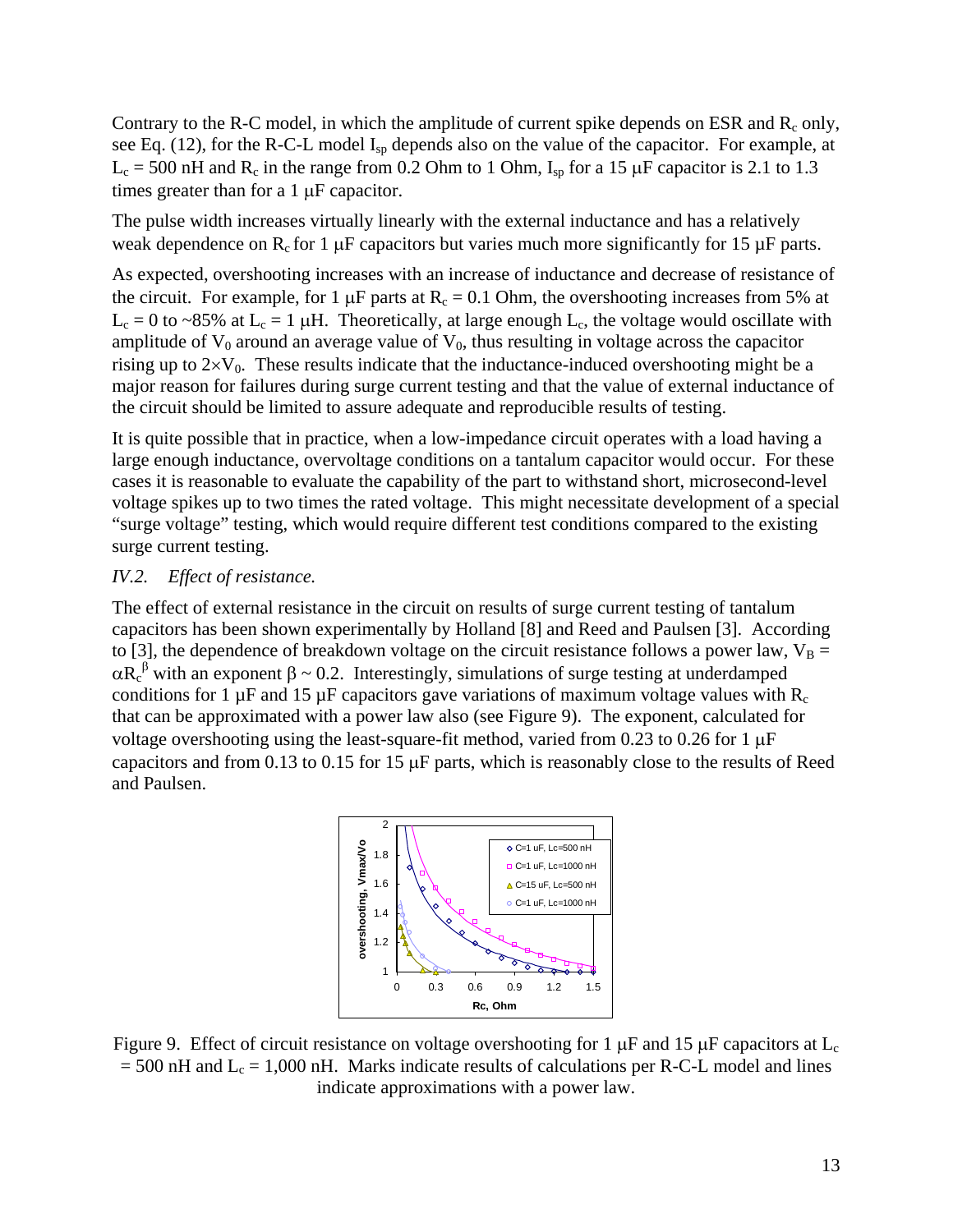## *IV.3. Effect of capacitance.*

According to a simplified R-C model, see Eq. (11), the voltage across a tantalum capacitor during the test gradually increases to  $V_0$  and no voltage overshooting occurs. The amplitude of a current spike is inversely proportional to the total resistance of the circuit and does not depend on the value of capacitance. However, the R-C-L model predicts significant variations of  $I_{sn}$  and overshooting with capacitance. Figure 10 shows calculated dependence of the overshooting and current spike amplitude on the value of the capacitor under test. It was assumed that all capacitors have  $ESR = 0.1$  Ohm and  $ESL = 10$  nH. Inductance of the circuit, L<sub>c</sub>, varied from 300 nH to 900 nH and resistance,  $R_c$ , from 0.1 to 0.6 Ohm.



Figure 10. Effect of capacitance on overshooting (a) and current spike amplitude (b) according to R-C-L model. Dashed lines are results of calculations per R-C model.

Figure 10 shows that for a circuit with  $R_c = 0.3$  Ohm and  $L_c = 600$  nH, an increase in capacitance from 1  $\mu$ F to 20  $\mu$ F decreases overvoltage from 42% to 0. The amplitude of current spikes at these conditions increases more than two times. A decrease in  $R_c$  to 0.1 Ohm makes these variations even more significant: overvoltage decreases from 67% to 10 % and I<sub>sp</sub> increases approximately 2.8 times.

This simulation shows that results of surge current testing carried out on the same set-up on capacitors rated to the same voltage,  $V_0$ , depend on the value of the capacitor under test. Capacitors of greater values would experience less voltage overshooting but higher current spikes compared to lower value parts. This might result in variations of failure mechanisms and the probability of breakdown depending on the value of a capacitor. For example, low-value capacitors might fail predominantly due to electrical breakdown of tantalum pentoxide, whereas high-value capacitors more likely would fail due to local overheating of the manganese cathode layer.

## **V. Requirements for surge current testing.**

For surge current testing of tantalum capacitors MIL-PRF-55365 standard specifies only a value of the bank capacitor,  $C_B$  (50,000  $\mu$ F minimum), the sum of DC resistance of wiring, fixturing, and output impedance of the power supply,  $R_c$  (1.2 Ohms maximum). The charging cycle is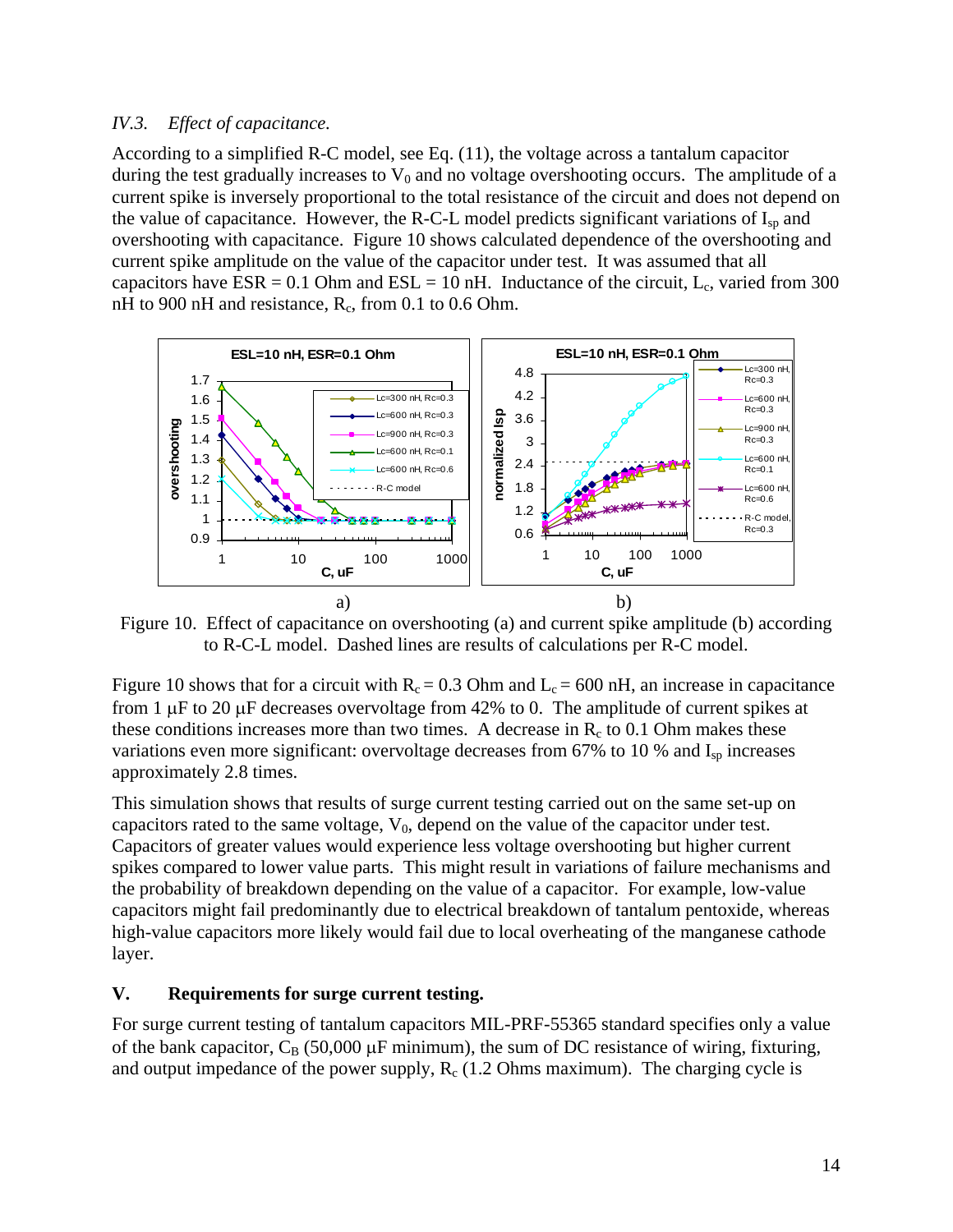required to be 4 seconds  $\pm 1$  second, and the discharging time should be also 4 seconds  $\pm 1$  second to a voltage below 1 percent of rated voltage per the standard.

Below is a brief analysis of these requirements and other factors that have not been addressed in the standard, but might affect results of the testing and are important to assure reproducible results.

## *V.1. External resistance of the circuit.*

The MIL-PRF-55365 standard defines resistance of the circuit,  $R_c$ , as a sum of DC resistance of circuit elements and impedance of power supply, which is ambiguous because impedance is a function of frequency, and the frequency is not specified. It is assumed to be likely that impedance of the capacitor  $C_B$  is considered when impedance of the regulated power supply is calculated; however, it is not clearly stated in the document. To avoid uncertainty, it is reasonable to replace the words "output impedance of the regulated power supply" in the standard with "ESR of the energy storage bank capacitor."

As was shown above, variations of  $R_c$  within the permissible range of 0 Ohm to 1.2 Ohm significantly change the level of overshooting and shape and amplitude of current spikes. These variations affect also the proportion of energy, *Q*, which is dissipated in the capacitor.

The energy dissipated in a tantalum capacitor does not depend on inductance of the circuit, so for simplicity, the R-C model, see Eq. (11) and (12), is used for calculations. For a circuit with an external resistor  $R_c$ , the energy dissipated during surge current testing of a capacitor C with resistance ESR can be expressed as follows:

$$
Q = \int_{0}^{\infty} i^{2} \times (ESR) \times dt = \frac{V^{2} \times (ESR)}{[R_{c} + (ESR)]^{2}} \int_{0}^{\infty} \exp\left(-\frac{2t}{\tau}\right) \times d\tau,
$$
 (13)

The integration yields:

$$
Q = \frac{C \times V^2}{2} \times \frac{(ESR)}{[R_c + (ESR)]} = \alpha \times \frac{C \times V^2}{2},
$$
\n(14)

where  $\alpha = (ESR)/[R_c+(ESR)]$  is the coefficient indicating the proportion of energy dissipated in the capacitor.

For a typical capacitor with ESR = 0.1,  $\alpha$  varies from 100% at R<sub>c</sub> = 0 to 7% only at R<sub>c</sub> = 1.2 Ohms. Obviously, laboratories using test set-ups with different  $R_c$  might produce different results of the surge current testing by discharging different energy in the part. For this reason, allowable  $R_c$  values should be limited to a narrower range, for example from 0.5 Ohm to 1 Ohm. At these conditions  $\alpha$  would typically change in a relatively narrow range from 17% to 9% only. Setting a limit to the minimal  $R_c$  value would also significantly reduce the possibility of overshooting in capacitors by relaxing the requirements to maximum inductance in the circuit.

Unfortunately, the value of  $R_c$  is difficult to estimate accurately enough and it would be not easy to maintain  $R_c$  within the tighter limits. However, the amplitude and shape of current spikes, which directly depend on  $R_c$ , can be measured relatively easily using a current probe or a smallvalue current shunt resistor connected in series with the capacitor under test. Using current spike oscillograms, the effective values of  $R<sub>c</sub>$  could be estimated and these values and/or the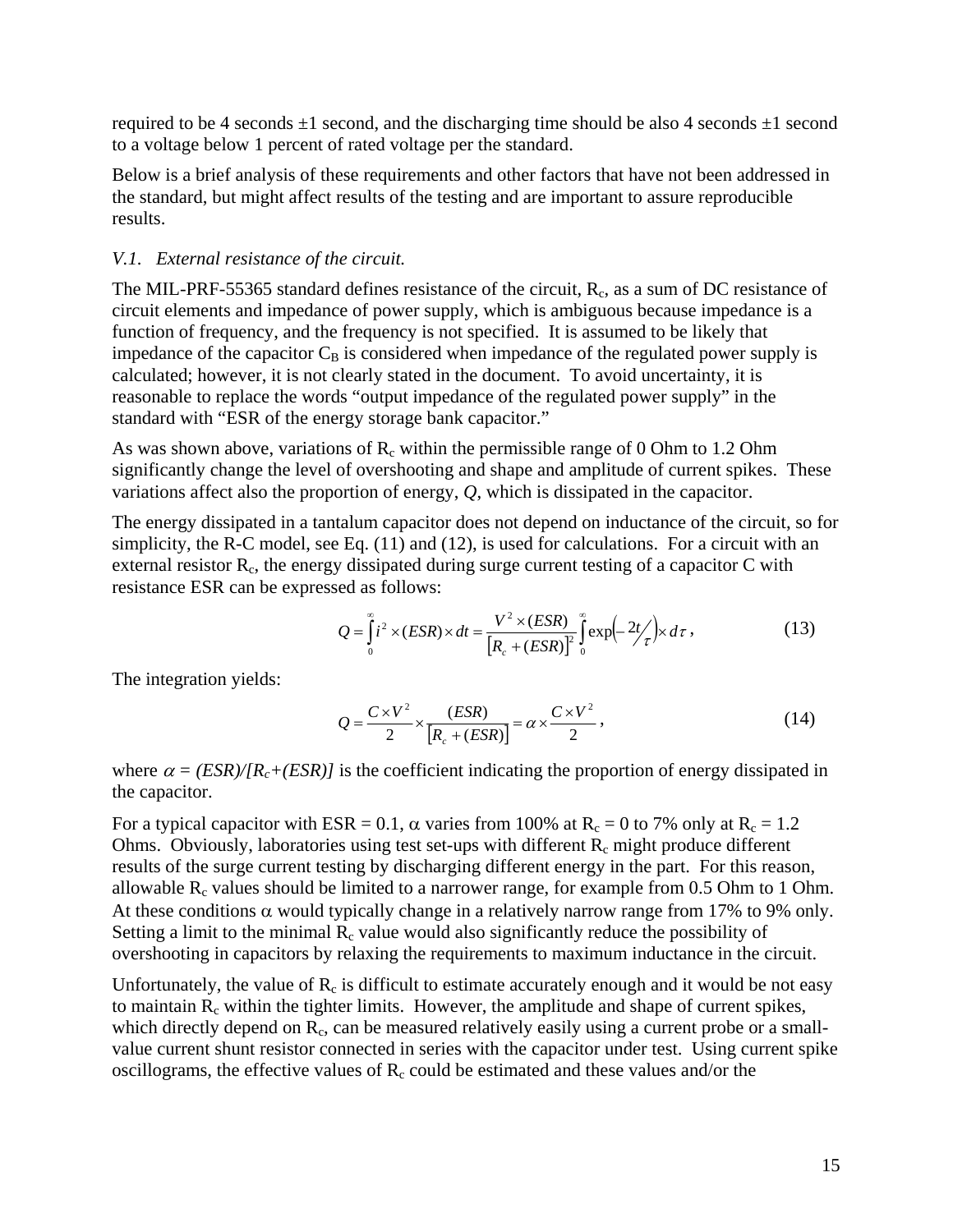oscillograms should be reported together with the results of surge current testing for reference purposes.

### *V.2. External inductance of the circuit.*

To avoid oscillations and voltage overshooting during the surge testing, the external elements of the circuit should have values, which would provide overdamping conditions of the transient. By introducing a critical inductance,  $L_{cr}$ , which is calculated per Eq. (15), the requirement of Eq. (3) can be satisfied if  $L = L_c + ESL < L_{cr}$  for a given external resistance of the circuit, R<sub>c</sub>, and values of C and ESR of the capacitor.

$$
L_{cr} = \frac{C \times (R_c + ESR)^2}{4} \,. \tag{15}
$$

The dependence of  $L_{cr}$  on total resistance,  $R = R_c + ESR$ , for capacitors varying from 1  $\mu$ F to 1,000 µF is shown in Figure 11.



Figure 11. Critical inductance vs. total resistance of the circuit. The legend shows values of capacitors in µF.

Using Eq. (15) a simple criterion for inductance of the circuit without oscillations can be obtained:

$$
L_c < \frac{C \times (R_c + ESR)^2}{4} - (ESL)
$$
 (16)

For example, for a 10  $\mu$ F capacitor with ESR = 0.1 Ohm, ESL = 10 nH, and R<sub>c</sub> = 0.6 Ohm, the inductance of the circuit,  $L_c$ , should be below 1,200 nH, which is relatively easy to implement. However, if  $C = 3 \mu F$ , the inductance should be below ~190 nH, which might present a challenge.

### *V.3. Type of switch.*

Bouncing of contacts while turning on a mechanical switch can reduce and redistribute the energy of the transient into several current spikes, thus affecting the results of testing. As the bouncing is not reproducible, the results of such testing might vary from test to test. The MIL-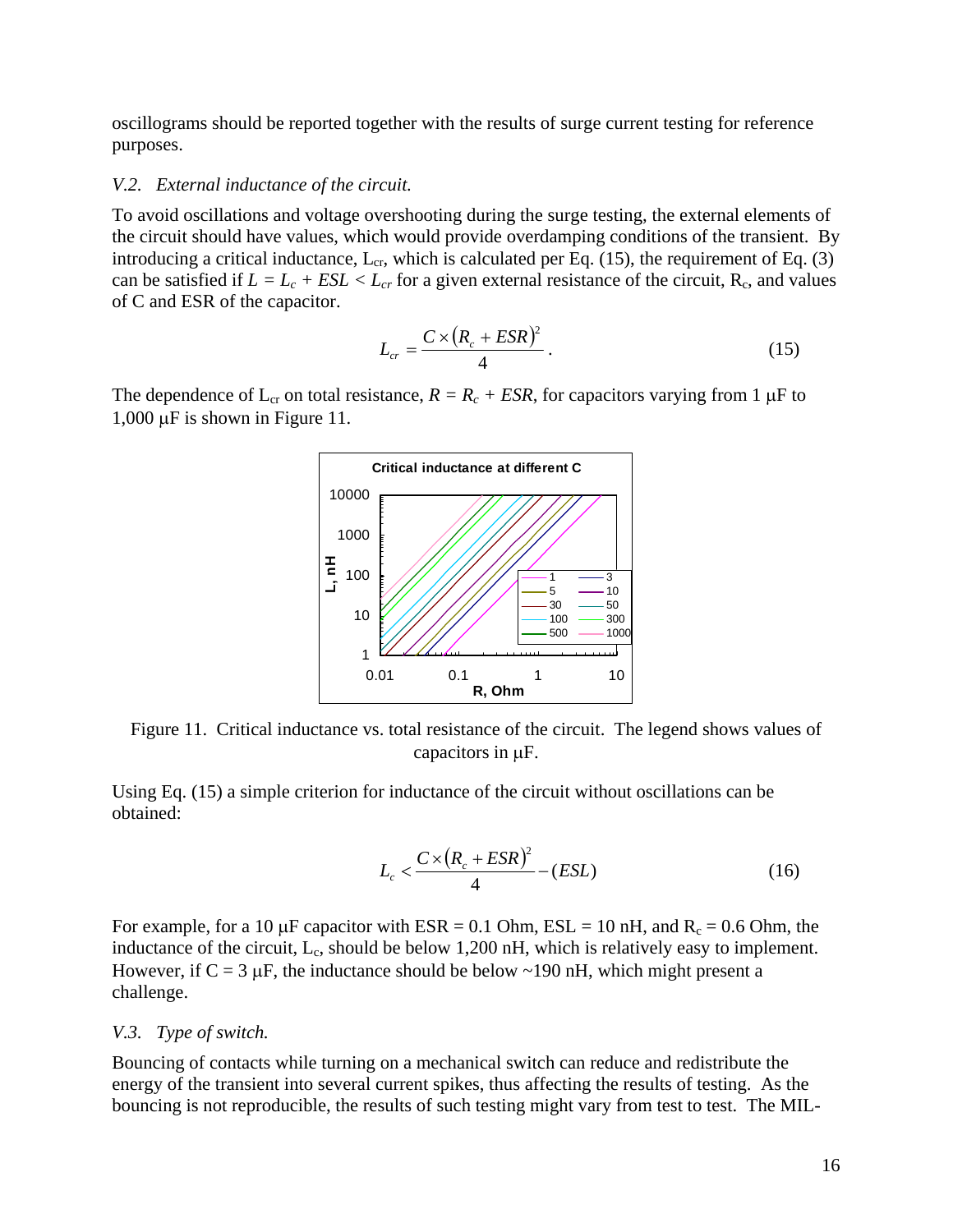PRF-55365 standard does not pose any requirements on the quality of switching devices, and different researchers are using different types of switches: electronic switches (power FETs) [4] or mercury relays [8], which are considered as non-bouncing mechanical devices. As no requirements are set, some laboratories are using mechanical relays in spite of their notorious bouncing effect.

To evaluate the effect of switching devices used, three circuits have been developed. First, with a 25 A/240 V Potter and Brumfield mechanical relay, second, with a mercury 35 A relay  $(SMH100VN682M35X50T2)$ , and third, with power FETs (four IRL2910 transistors with  $R_{DSON}$  $= 0.026$  Ohm connected in parallel). A 6,800  $\mu$ F/100 V aluminum electrolytic capacitor with  $ESR = 0.037$  Ohm was used as a bank capacitor,  $C_B$ , in the two latter circuits. In the first circuit a bank capacitor was made by eight 1 F/5.5 V SOHIO MAXCAP, LP-type capacitors connected in series (resulting in C<sub>B</sub> = 125,000  $\mu$ F). A 15  $\mu$ F 50 V tantalum chip capacitor was stressed five times at a rated voltage consequently in all three set-ups without adding any limiting resistors. Measurements of ESR, C, and leakage currents (with an accuracy of 10 nA) verified the integrity of the part after each test. Oscillograms of current transients measured during these surge tests are shown in Figure 12.



Figure 12. Reproducibility of current spikes in three set-ups with different types of switches: mechanical relay (a), mercury relay (b) and power FETs (c). The same  $15 \mu$ F/50 V tantalum capacitor was tested five times. No limiting resistors were used.

It is seen that the most reproducible results were obtained with the FET circuit. Both circuits with mechanical switches had significant variations in the shape of current spikes from test to test. The amplitude of spikes varied from 45 to 60 A for the circuit with a mechanical relay to 75 to 85 A for the circuit with a mercury relay, and to 110 A for the power FET circuit. This is most likely due to a decrease in both  $R_c$  and  $L_c$  in the row: the first, second, and third set-up.

To further evaluate the quality of switches used, oscillograms in set-ups with the mercury and mechanical relays were measured with a capacitor under test replaced with a power, lowinductance (~50 nH) 100-Ohm film resistor. Voltage transients measured across 100 Ohm resistors are shown in Figure 13.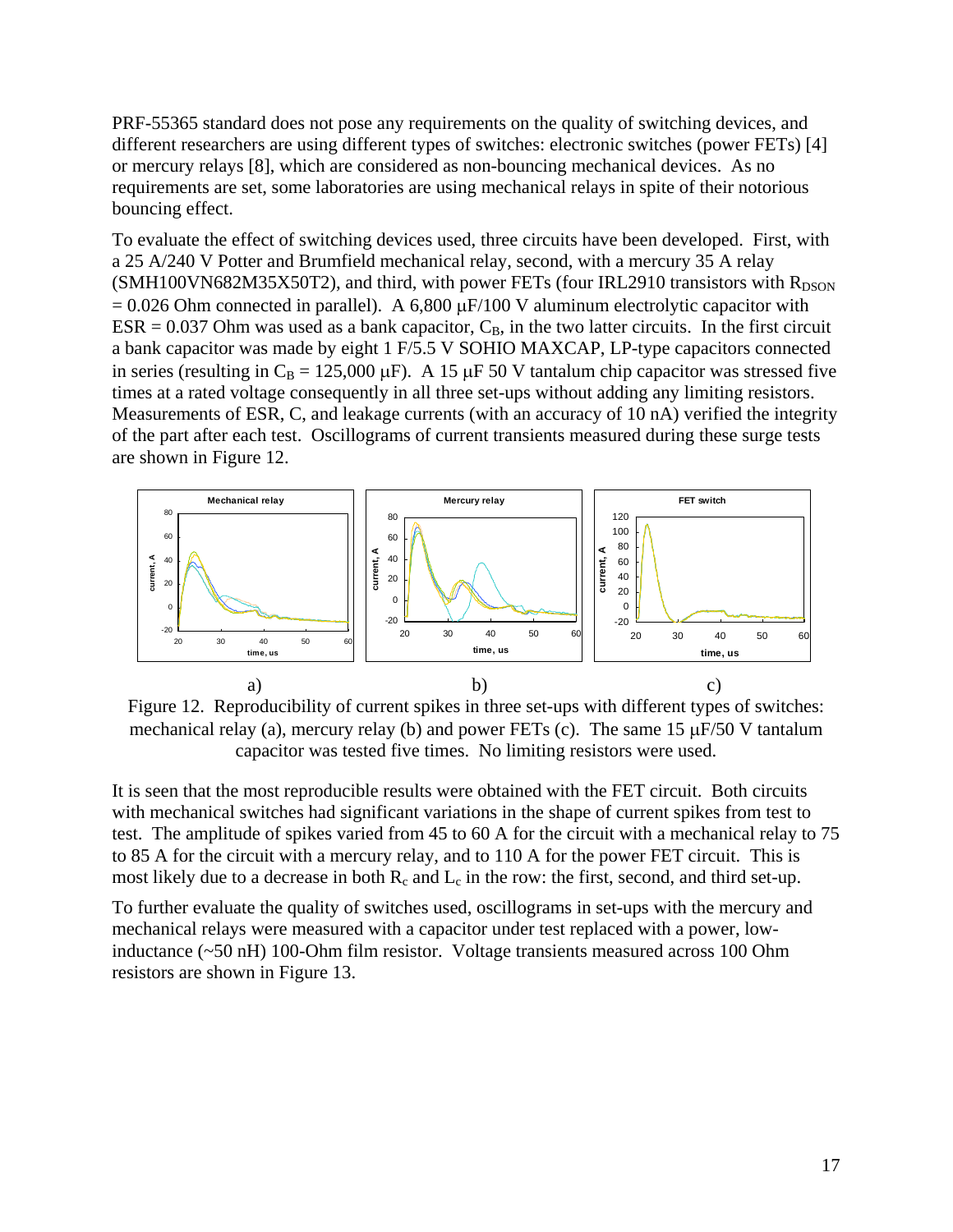

Figure 13. Voltage transients across a 100-Ohm resistor used as a replacement of capacitors in circuits with a mercury (a) and mechanical (b) relay. The curves are offset for better view of the transients.

The results confirm bouncing in both relays. However, bouncing in the mechanical relay was much more significant and manifested as a series of pulses stretching up to several milliseconds, whereas no pulses after a few hundred microseconds were observed in the mercury relay. This difference does not matter for surge testing of tantalum capacitors because of the short duration of the transients. For surge current testing, only bouncing, which occurs within the microsecond range, is important and for this reason mercury relays might perform as badly as mechanical relays.

#### *V.4. Energy storage bank capacitor.*

As Figure 12 shows, the amplitude of current spikes in the set-up with mechanical relay was approximately two times smaller than for a set-up with power FETs. One of the reasons for this is a large value of ESR of SOHIO MAXCAP capacitors, which according to the data sheet might exceed 1 Ohm. Connecting several of these capacitors in series increases the effective resistance of the circuit even further. This indicates the importance of limiting of the value of ESR of the bank capacitor and confirms the necessity to include this value in calculations of  $R<sub>c</sub>$ . Aluminum electrolytic capacitors have low ESR values, and parts with large capacitances and voltages are readily available. This makes them good candidates for energy storage for the surge testing.

The purpose of using of the bank storage capacitor  $C_B$  is to simulate a power supply with a virtually unlimited current source so that the set voltage would be maintained constant during the test. When a capacitor  $C_B$ , which had been precharged to a voltage  $V_0$ , is discharged to a capacitor-under-test C, the charge initially stored in  $C_B$  will be distributed in two capacitors,  $C_B$ and C, and the resulting voltage after transient, V, would be lower than  $V_0$ :

$$
V = V_0 \times \frac{C_B}{C_B + C}.
$$

This allows estimation of the necessary value of  $C_B$ :

$$
C_B = C \times \frac{\nu}{1 - \nu},\tag{17}
$$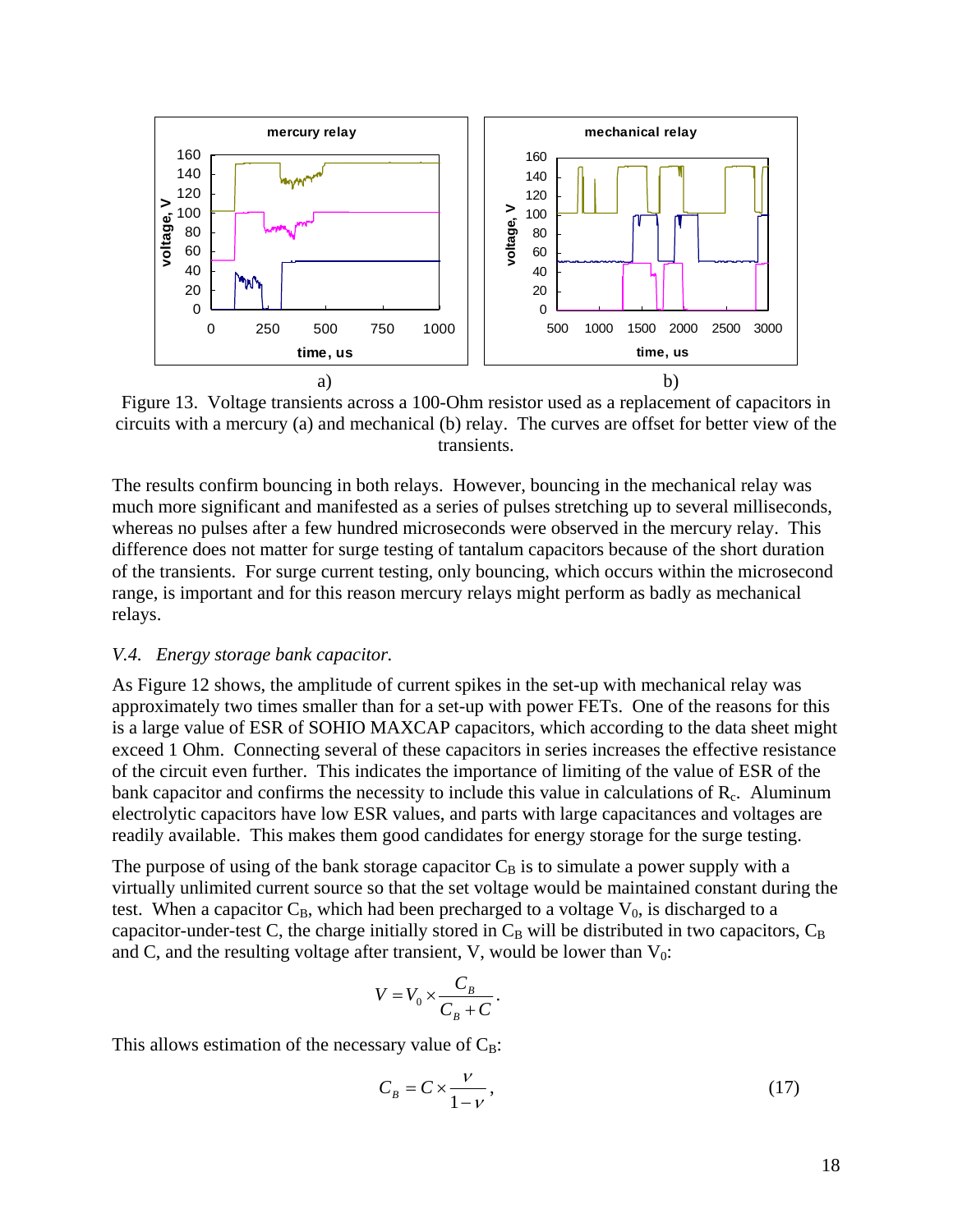where  $v = V/V_0$  is a parameter indicating voltage stability during the test.

It is reasonable to require that the value of  $C_B$  is great enough so the voltage across the capacitor under test does not drop below  $v = 95\%$  to 99%. For this, the bank capacitor should be approximately 20 to 100 times greater than C. The existing requirement for  $C_B$  to be more than 50,000 µF is evidently excessive for tantalum capacitors of less than 500 µF, which is the majority of the parts employed in most applications.

Using excessively large energy storage bank capacitors might have negative consequences for surge current testing:

- 1. Connecting several capacitors with  $C \ll 50,000 \mu$ F in parallel increases the effective length of the wires and inductance of the circuit.
- 2. Connecting several capacitors with  $C \gg 50,000 \mu$ F and low-rated voltage in series to increase the effective voltage of  $C_B$  also increases the inductance. Besides, it sums up ESR values, thus increasing resistance of the circuit,  $R_c$ .
- 3. To avoid damage to bank capacitors and/or power supplies, capacitor  $C_B$  is charged through a resistor  $R_{PS}$  (see Figure 5), which is presumably in the range from  $\sim$  30 to 300 Ohms (assuming that 3 Ohms per volt is necessary to avoid damage to  $C_B$  and the rated voltage of the capacitor is in the range from 10 V to 100 V). At  $C_B = 50,000 \mu$ F the characteristic time of charging,  $\tau = C_B \times R_{PS}$ , varies from 1.5 sec. to 15 sec. In this case, for an initially discharged capacitor to be charged to 95% of the set voltage, the time of charging should exceed  $3\tau$ . This means that the charging time should be more than 4.5 to 45 sec., which is far greater than 4 seconds per MIL-PRF-55365. Maintaining the 4-second charging time in this case would significantly reduce the effective voltage and result in inadequate testing of the parts.

The necessity to maintain the rated voltage within  $\pm 5\%$  limits during the testing by using large enough energy storage capacitors, instead of setting the minimal value of  $C_B$ , should be explicitly stated in the standard for the surge current testing.

# *V.5. Charging time.*

MIL-PRF-55365 requires the charging time,  $\tau_c = 4$  seconds. As was shown above, in some cases this time might not be enough to fully charge the bank capacitor. Instead of setting a fixed charging time, it would be more reasonable to require that the charging time is sufficient enough to charge capacitor  $C_B$  to at least 95% of the nominal voltage. In the case when  $C_B$  is initially discharged, the following charging time is required:

$$
\tau_c \ge 3 \times C_B \times R_{PS} \,. \tag{18}
$$

For the test circuit shown in Figure 5, much less time to restore the voltage on  $C_B$  might be necessary for cycles following the first one because normally, when no failure occurs, only a small portion of the charge will be lost. However, in cases when discharging of the capacitor under test occurs along with discharging of the bank capacitor, violation of condition (18) would decrease the effective voltage at which the test is performed.

Note that if the compliance current of the voltage power supply is set to a relatively low value,  $I_{comp} < V_0/R_{PS}$ , the current will not depend on  $R_{PS}$  and the necessary charging time should exceed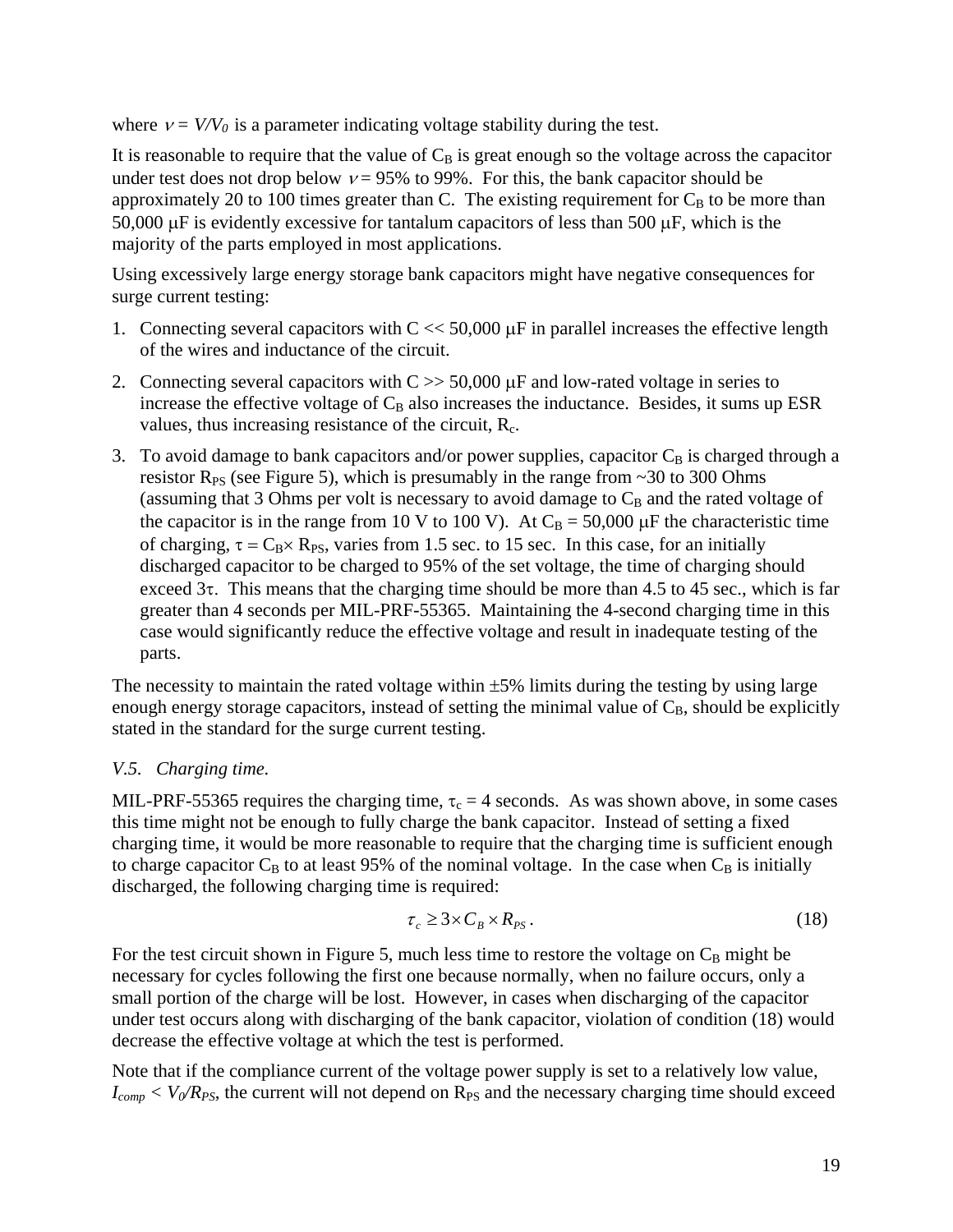$\tau_{cc} = C \times V_0/I_{comp}$ . In this case, a use of Eq. (18) might result in a substantial decrease of the effective voltage during the test.

#### *V.6. Discharging time.*

The discharging time,  $\tau_d$ , should be great enough to assure that the tantalum capacitor is discharged sufficiently (to 1 % of the rated voltage), so that the next current surge would be applied to a fully discharged capacitor and would be identical to the previous one. The discharge rate depends on the value of the resistor,  $R_d$ , used in the discharge path, and to assure that in a circuit shown in Figure 5 the voltage has dropped to 1% of the initial value, the necessary time can be calculated as:

$$
\tau_d \ge 4.6 \times C \times (R_d + R_c) \,. \tag{19}
$$

Even at rather large values of  $R_d$  of  $\sim 10$  Ohm,  $\tau_d$  is far below the required 4 seconds for capacitors up to 10,000  $\mu$ F. Based on electrical conditions, even  $\tau_d = 1$  second would satisfy most practical cases.

Another reason, which might limit the minimum discharging time, is heating of the part during the consequent surge pulses. In the worst case (for overheating), when the value of discharge resistance  $R_d$  can be neglected compared to  $R_c$ , the same energy will be dissipated during the discharge portion of the cycle as during the charge portion. In this case the power dissipated during surge current testing at a frequency *f* can be calculated using the following simple equation:

$$
P = 2 \times Q \times f = \alpha \times C \times V^2 \times f \tag{20}
$$

Assuming that the capacitor has temperature resistance  $R_t$ , the temperature increase can be calculated as:

$$
\Delta T = \alpha \times C \times V^2 \times f \times R_t. \tag{21}
$$

This equation allows for estimation of the maximum frequency of testing, which would increase the temperature below the acceptable level of  $\Delta T_a$ :

$$
f = \frac{1}{\tau_c + \tau_d} < f_{\text{max}} = \frac{\Delta T_a}{\alpha \times C \times V^2 \times R_t} \,. \tag{22}
$$

According to Salisbury [22], the thermal resistance of tantalum capacitors in free air conditions varies from 185 to 236 °C/W. Based on these data and assuming  $\Delta T_a = 1 \degree C$ , Figure 14 shows results of calculations of  $f_{max}$  for surge testing in the case, when  $R_c = 0.6$  Ohm and  $\alpha = 0.14$ , at two voltage conditions of 10 V and 50 V. It is seen that at relatively low voltages (10 V and below) the frequency of testing required per MIL PRF-55365 (1/8 Hz) complies with the requirements Eq. (22) for most practical cases, up to 1,000 µF. However, for high-capacitance high-voltage parts, overheating is possible and testing at frequencies below 0.125 Hz might be necessary.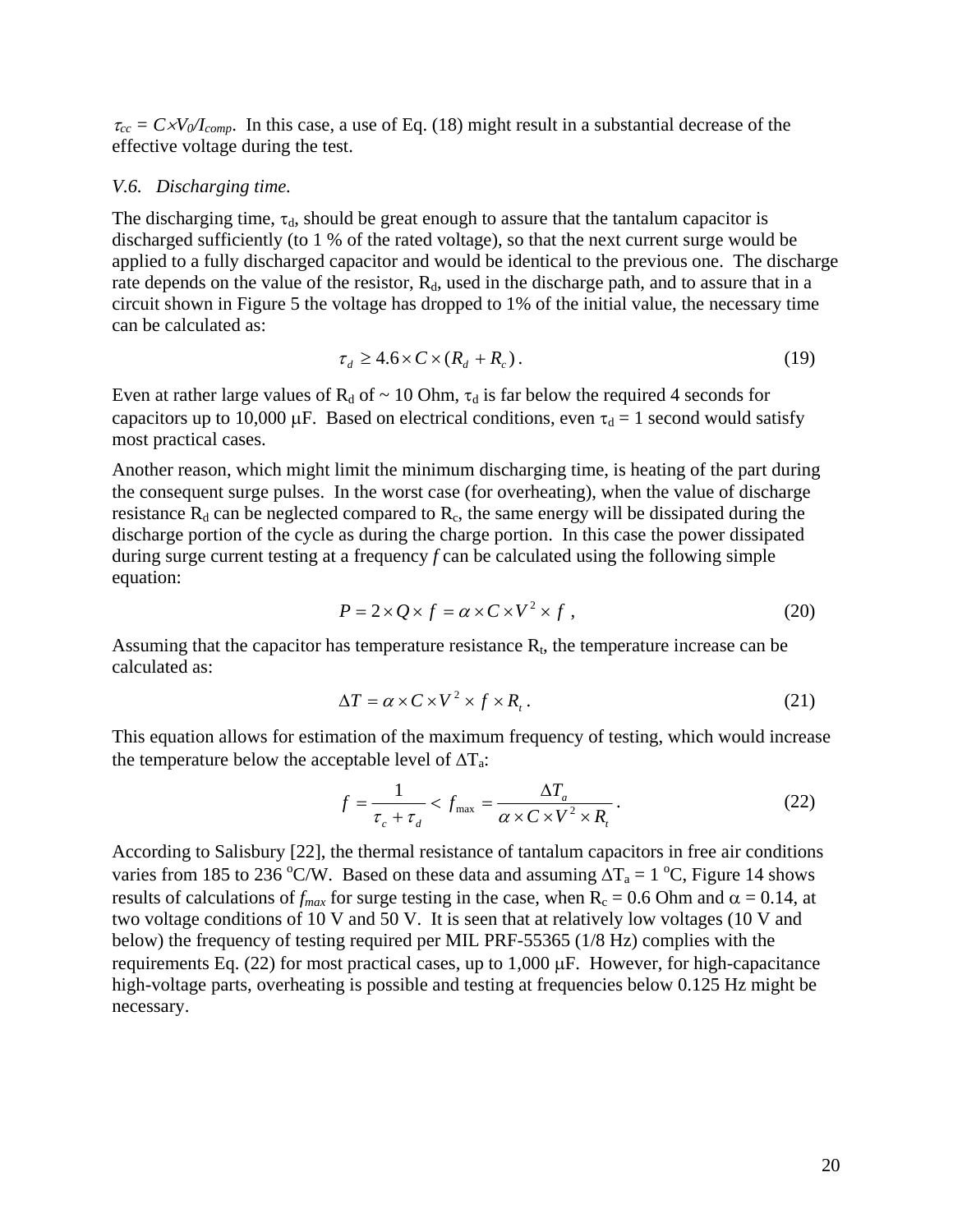

Figure 14. Comparison of maximum frequency of surge current testing and MIL standard requirements (black dashed line).

Similar analysis resulting also in equation (20) was used by Reed [23] to estimate thermal effects of high ripple and/or surge currents in tantalum capacitors. He found strong agreement between the model and experimental data, when the temperature of 10  $\mu$ F/35 V capacitors was raised to  $\sim$ 85 °C at a relatively high (140 A) surge current pulses at a frequency of cycling of 93 Hz. Our experiments with 15  $\mu$ F/50 V capacitors during surge current testing at a frequency of 1 Hz with  $I_{sp} \sim 170$  A showed that the temperature increase did not exceed 1 °C, which is in agreement with results of calculations shown in Figure 14.

Based on Eq. (22) and assuming  $\Delta T_a = 1 \degree C$ , a condition for the necessary discharge time can be obtained:

$$
\tau_d > \alpha \times C \times V^2 \times R_t - \tau_c. \tag{23}
$$

Considering also the requirement to discharge the capacitor to 1% of the rated voltage, it is reasonable to demand that the duration of discharge cycle should be 1 second or per Eq. (23), whichever is larger.

## **VI. Conclusions.**

- Inductance of tantalum capacitors, ESL, and especially elements of the circuit used for surge current testing, L<sub>c</sub>, might significantly affect the shape and amplitude of the current and voltage transients. Voltage overshooting up to 100% of the rated voltage might occur at large enough values of  $L_c$ , causing failures due to breakdown of tantalum pentoxide dielectric of the capacitors.
- Inductance of the circuit should be limited to avoid overshooting, reduce variations of the current spike shape, and assure reproducible results of the testing. The condition per Eq. (14) can be used to estimate maximum acceptable inductance for a given capacitor and test conditions.
- According to the existing specifications only maximum value of the resistance of the circuit is limited. This might result in unacceptably high variations of the portion of energy dissipated in the capacitor in different set-ups used for the testing. To make test results more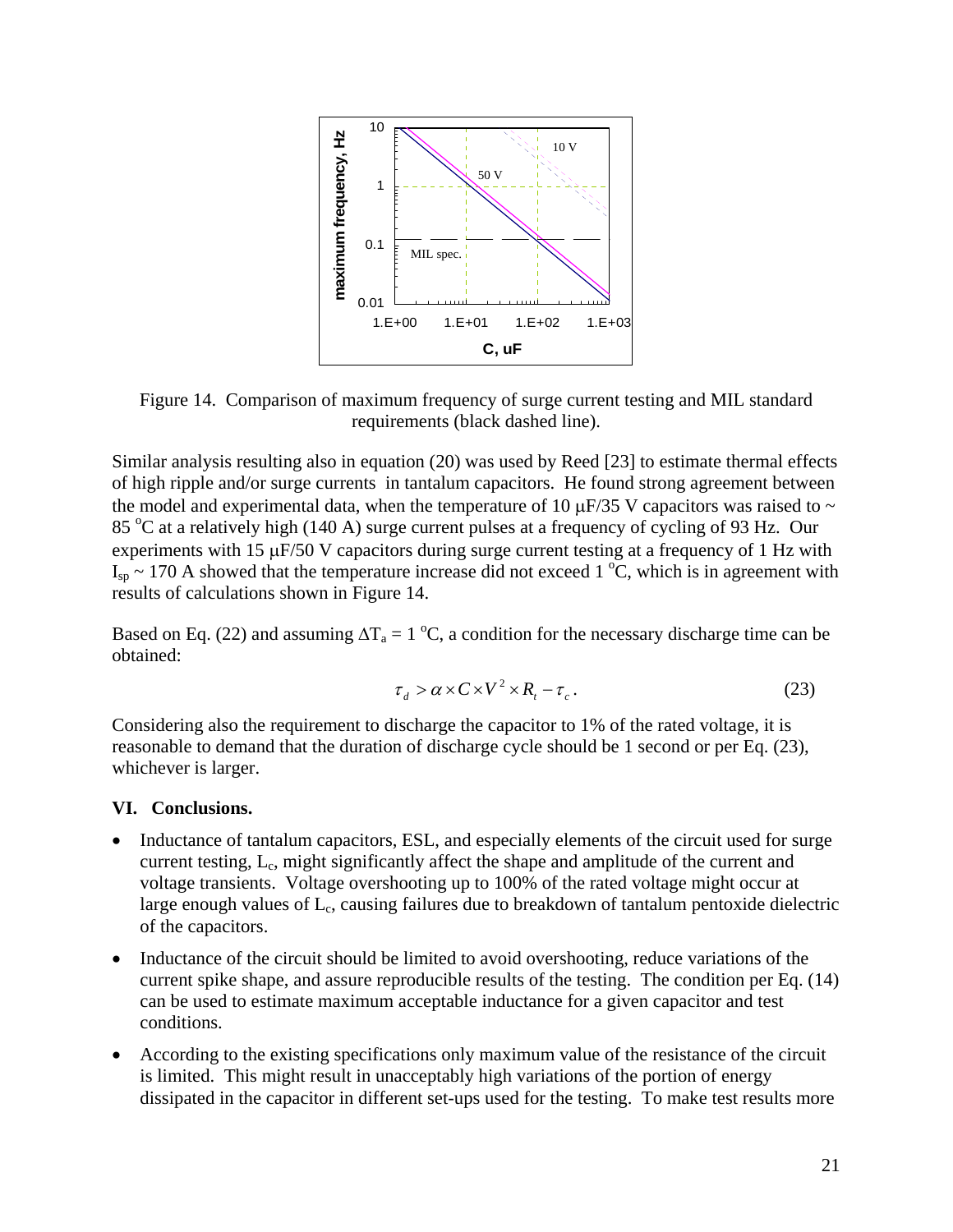reproducible and to relax requirements for inductance of the circuit, it is reasonable to tighten the limits for the resistance to the range from 0.5 to 1 Ohm. The value of  $R_c$  should be estimated using a surge current oscillogram and reported together with the results of surge current testing for reference purposes.

- The reproducibility of transients in three surge current test set-ups with different types of switching devices, a mechanical relay, a mercury relay, and a power FET, have been evaluated. Both mechanical devices exhibited contact bouncing, and the best reproducibility of current transients was achieved with power FETs.
- The requirements for the energy storage bank capacitor and duration of charge/discharge cycles are discussed. Simple equations are suggested to estimate the necessary  $C_B$ ,  $\tau_c$ , and  $\tau_d$ values to maintain adequate and reproducible conditions of the testing.

# **VII. References.**

- [1]. J. Gill, Surge in solid tantalum capacitors, AVX technical information, 1994, [http://www.avxcorp.com/docs/techinfo/surgtant.pdf.](http://www.avxcorp.com/docs/techinfo/surgtant.pdf)
- [2]. D. Mattingly, Increasing reliability of SMD tantalum capacitors in low impedance applications, AVX technical information, 1995, [http://www.avxcorp.com/docs/techinfo/tantimp.pdf.](http://www.avxcorp.com/docs/techinfo/tantimp.pdf)
- [3]. E. K. Reed and J. L. Paulsen, Impact of circuit resistance on the breakdown voltage of tantalum chip capacitors, in Proceedings of the CARTS, 2001, pp. 150-156.
- [4]. T. Zednicek and J. Gill, Voltage derating rules for solid tantalum and niobium capacitors, in Proceedings of the CARTS EUROPE 2003.
- [5]. J. D. Prymak, Performance issues for polymer cathodes in Al and Ta capacitors, in Proceedings of the CARTS USA 2001, 2001, pp. 25-34.
- [6]. EEE-INST-002: Instructions for EEE parts selection, screening, qualification, and derating, NASA Goddard Space Flight Center, 2003.
- [7]. R. W. Franklin, Surge current testing of resin dipped tantalum capacitors, AVX technical information, <http://www.avxcorp.com/docs/techinfo/dipptant.pdf>.
- [8]. H. W. Holland, Effect of high current transients on solid tantalum capacitors, KEMET Engineering Bulletin, 1996.
- [9]. J. P. Stroud, Equivalent series resistance: The fourth parameter for tantalum capacitors, in Proceedings of the 40th Electronic Components and Technology Conference, 1990.
- [10]. Kemet, Tantalum chip capacitors, 2005.
- [11]. G. Ewell and B. Stevenson, A capacitor's inductance, in Proceedings of the 19th Capacitors and Resistors Technology Symposium, March 15-19, 1999, New Orleans, LA, pp. 186-202.
- [12]. A. G. Martin and R. K. Keenan, Improved noise suppression via multilayer ceramic capacitors (MLCs) in power-entry decoupling, AVX technical information, [http://www.avxcorp.com/docs/techinfo/supvmlc.pdf.](http://www.avxcorp.com/docs/techinfo/supvmlc.pdf)
- [13]. J. D. Prymak, PE series capacitors decoupling and/or filtering, AVX technical information, [http://www.avxcorp.com/docs/techinfo/peseries.pdf.](http://www.avxcorp.com/docs/techinfo/peseries.pdf)
- [14]. B. Smith, Inductance measurements for multi-terminal devices, AVX technical information, <http://www.avxcorp.com/docs/techinfo/immtd.pdf>.
- [15]. J. Galvagni, Low inductance capacitors for digital circuits, AVX technical information, [http://www.avxcorp.com/docs/techinfo/supvmlc.pdf.](http://www.avxcorp.com/docs/techinfo/supvmlc.pdf)